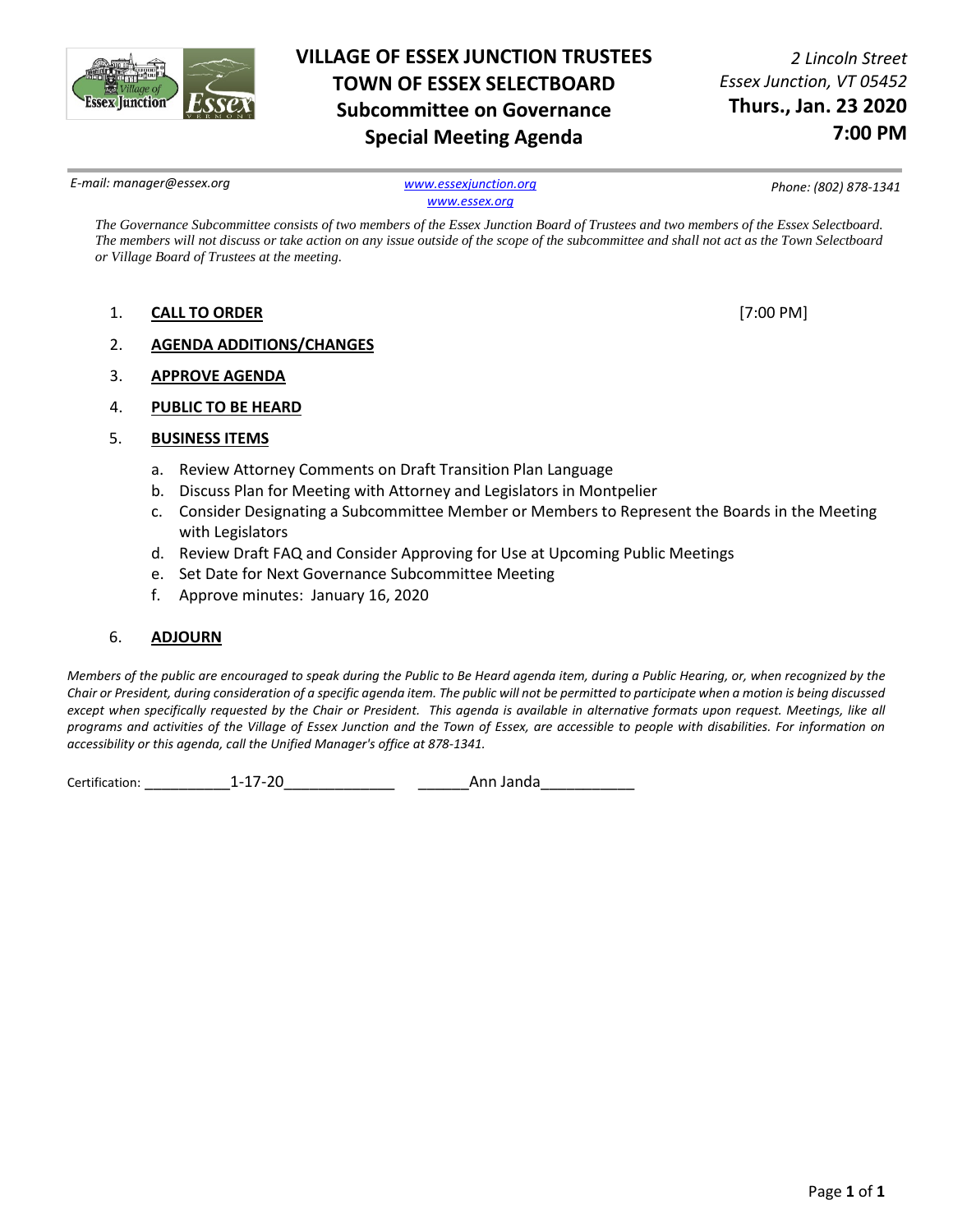**To:** Governance Subcommittee; Evan Teich, Unified Manager **CC:** Greg Duggan, Deputy Manager; Sarah Macy, Assistant Manager and Finance Director **From:** Ann Janda, Project Manager **Re:** Review Attorney Comments on Draft Transition Plan Language

**Date:** January 23, 2020

## **Issue**

The issue is to Attorney Dan Richardson's comments on draft transition plan language, Subchapter 1 of a draft charter for a merged Essex Junction/Essex Town municipal government.

## **Discussion**

At its January 16 meeting, the Governance Subcommittee agreed on edits and questions in a draft transition provision language for attorney review. Dan Richardson's comments/edits on the draft taxation proposal as well as the draft transition plan language – Subchapter 1 of a draft charter.

## **Recommendation**

Staff recommends that Governance Subcommittee members review the draft transition provisions language and decide next steps.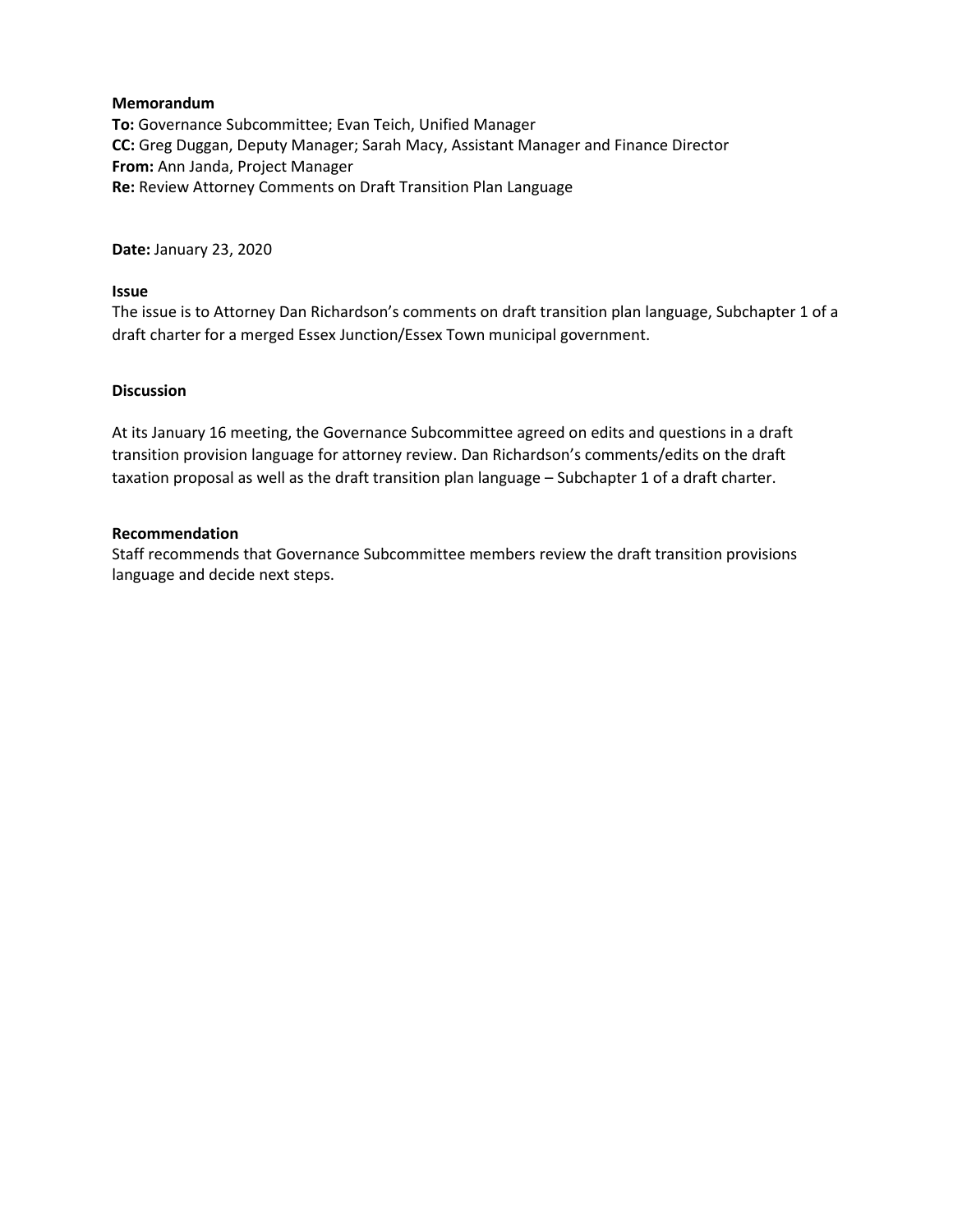# **Essex Junction Trustees/Essex Town Selectboard Subcommittee on Governance**

Recommendations for Transitional Taxation Models in a Merged Essex Junction/Essex Town Municipal Government

#### 1/5/20

**Important Foreword:** The analyses and recommendations for transitional taxation in this report are based on the assumption that current service delivery levels in Essex Junction and Essex Town would be maintained in a merged community. In plain terms, this means that the numbers used to calculate and predict tax rates, tax phase-ins and so forth in a merged community were derived by adding together the current Town and Village general funds, reserve funds, and other operational funds in totality. This was the assumption under which the governance subcommittee came to its initial recommendation of three governance models, presented to the joint boards in 2018; it was the assumption under which the governance subcommittee assisted KSV in the formulation of the 2019 community surveys and focus groups; it is the assumption under which staff calculated funding and revenue data in their assistance to the Subcommittee; and it was an operational assumption of the 'Strategic Advance' event in 2019.

Although we can reasonably anticipate that merger will present opportunities for cost efficiencies and savings, the joint boards did not assign the Subcommittee nor Town/Village administrative staff the task of identifying such savings.

#### **Summary**

- I. The Subcommittee recommends designating the Village as a debt assessment district.
- II. The Subcommittee also recommends adopting *one or more* of the following transitional taxation schemes:
	- Designate the Village as a tax rate reconciliation district
	- Designate the Village as a sidewalk district
	- Designate the Village as a capital improvement district
	- Designate the Village center as a downtown improvement district
- III. The Subcommittee recommends a transitional period of 12 years
- IV. Subcommittee members and Atty Dan Richardson will confer with state legislative and tax department authorities to assess legality and acceptability of these proposals.

**Commented [DR1]:** The initial report from the Tax Department is that they have no objection to such a transitional period.

Page 1 | 4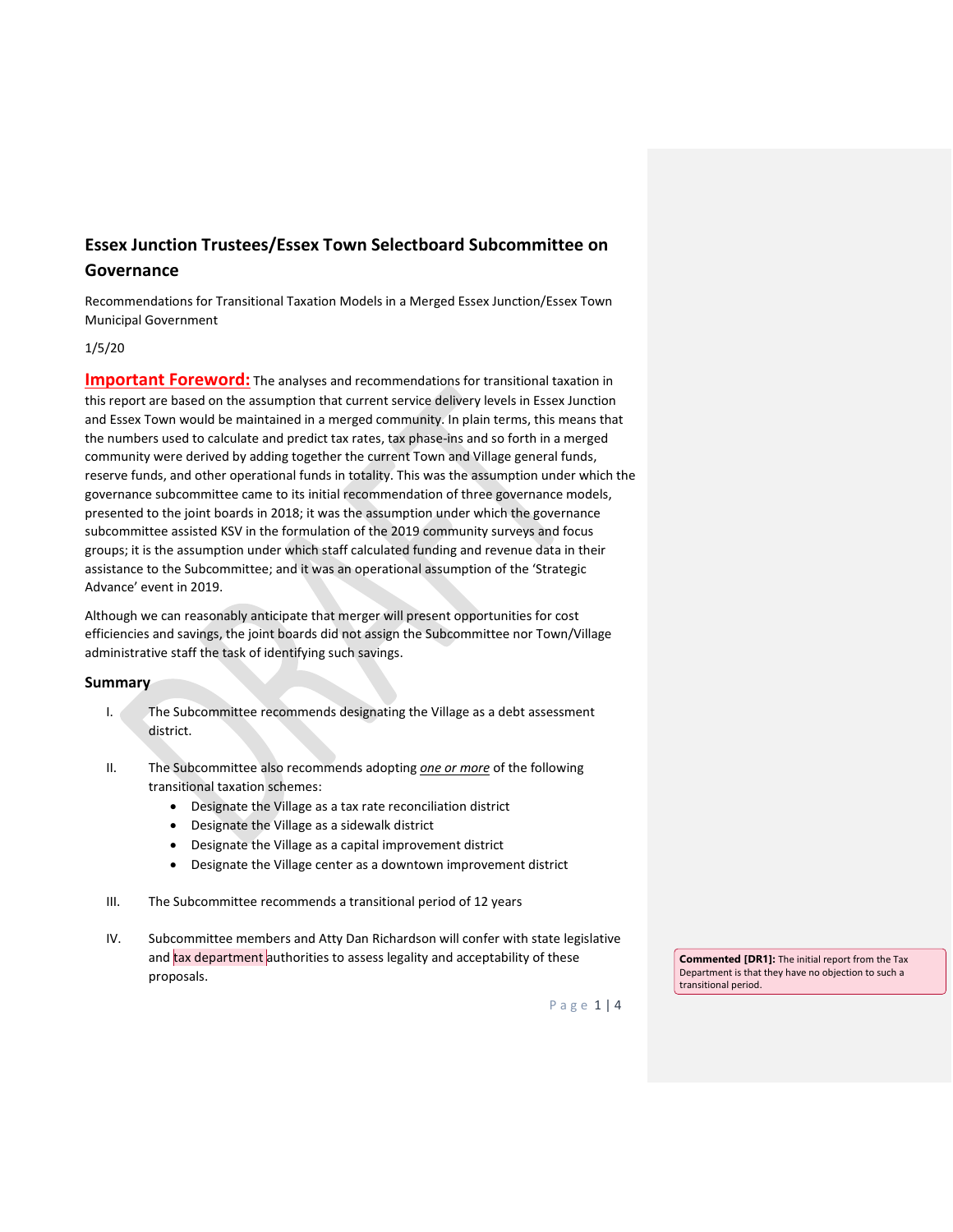#### **Narrative**

**Village as a Debt Assessment District** – By statute, the Village's current bonded debt of \$2.16 million which was incurred by Village property owners must 'remain' with those properties for the balance of the payoff period unless an alternative agreement is specifically spelled out and approved in the new charter. The debt is scheduled to be paid in full in 2035. The Transitional Charter would therefore designate the entire former Village of Essex Junction as a Debt Assessment District which would justify a higher tax rate than the rest of the newly merged community specifically for the purpose of paying down this bonded debt. In concurrence with staff, the Subcommittee recommends a 12-year term for the district to align with the debt paydown. The Village's residual unassigned fund balance after merger would be retained and used to pay off the final (13<sup>th</sup>) year of the debt, based on the assumption that the merger charter is ratified by the Legislature in 2022.

**Village as a Tax Rate Reconciliation District** - To buffer the impact on Town Outside the Village property owners of merging the Village general fund with the Town general fund *(which would increase municipal property taxes on a T.O.V. home valued at \$280K by approximately \$330 if done in one year)* the Subcommittee recommends a transitional provision by which the tax rate differential between the Village and Town is phased-in over a period of 12 years at a rate that would increase taxes on a \$280K T.O.V. home by approximately \$26 per year. The Transitional Charter would therefore designate the entire former Village of Essex Junction as a Tax Rate Reconciliation District which would justify a higher tax rate than the rest of the newly merged community specifically for the purpose of gradually reconciling the two tax rates. Note that the transitional 12-year phase-in period aligns with the transitional 12-year Debt Assessment District. A more substantive explanation of the tax phase-in plan, calculated and developed by Sarah Macy, Finance Director, is outlined in the appendix of this report.

The extended phase-in period also helps address the concern stated by some T.O.V. respondents in the KSV quantitative survey that merger would require them to pay taxes for Village expenditures for which they had no opportunity to vote. The phase-in period would give T.O.V. citizens ample opportunity to learn about Village municipal operations and participate in the development of their budgets.

**Village as a Sidewalk District** – Nearly all Village residential and commercial properties are serviced by an interconnected sidewalk grid which is actively maintained year-round. Village sidewalks are the foundation of the Village's identity as a 'walkable' community and an essential feature of its community development strategy and municipal plan. Many TOV residential developments and commercial areas also have sidewalks that are maintained by the Town government, but many do not. Over the course of coming decades, the Town may

Page 2 | 4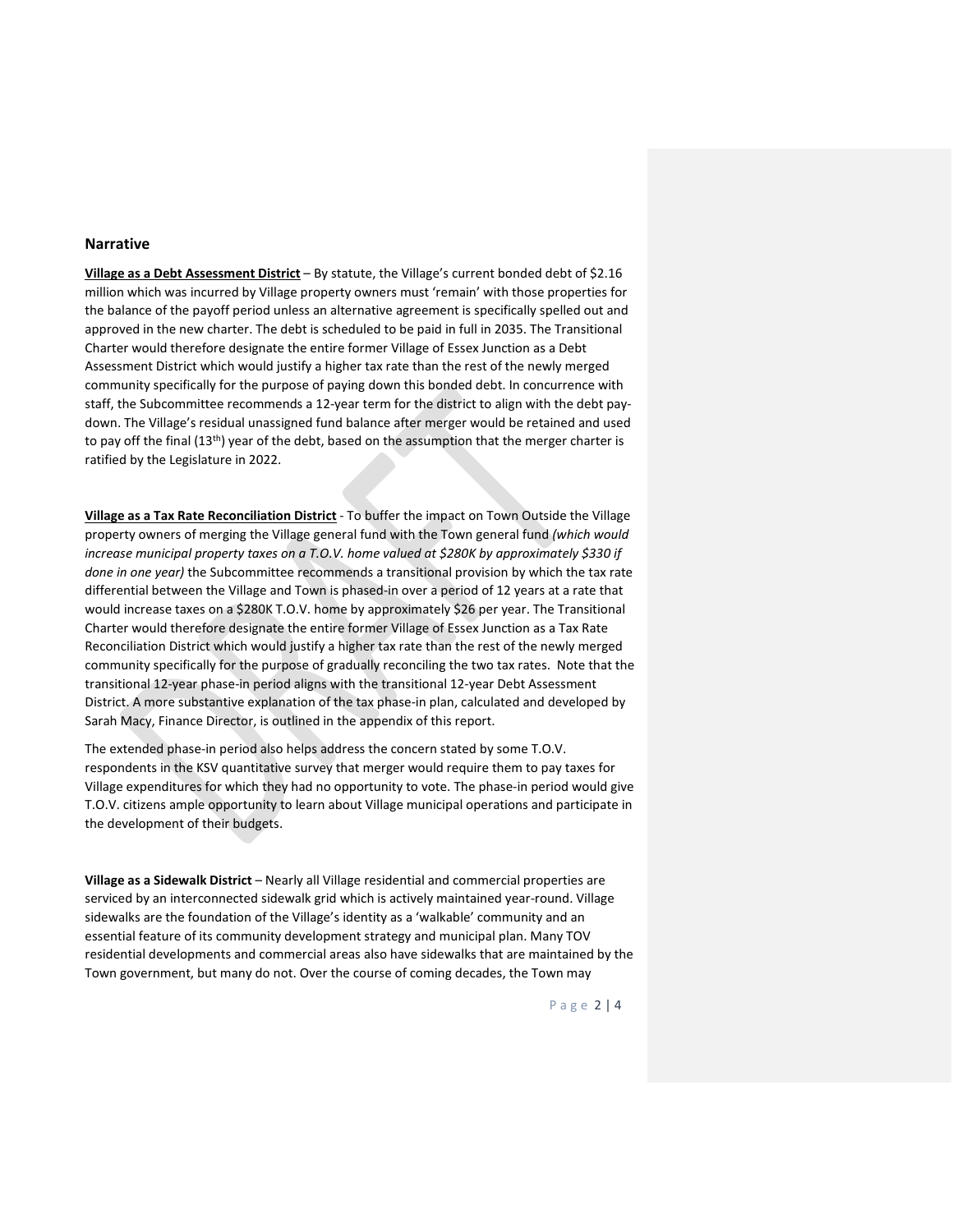extend/expand the 'outside the village' sidewalk network but for the immediate future the Village's comprehensive sidewalk grid is a municipally-provided benefit available to Village residents but not immediately available to Town outside the Village residents. According to Atty Dan Richardson, who is advising the Subcommittee, the Village's sidewalk network could serve as a framework and geographical point of delineation for qualify the Village as a special service district designed for the purpose of raising additional revenue only from the residents who specifically benefit from the additional services provided within it.

Designating the Village as a 'sidewalk district' for the 12-year transitional period (or longer) would provide a mechanism for further reducing the tax impact on T.O. V. residents for reconciling the Town and Village general funds. During the transitional period the total amount of Village expenditures to be transferred to the new Town general fund could be reduced by approximately \$120K annually *(the approximate current cost of Village sidewalk maintenance/service).* Although this would only reduce the tax impact on T.O.V. properties by a few dollars, it would provide assurance to Village residents that an essential village service they depend on will not be compromised by merger; it would also signal to T.O.V. residents that merger will not require them to pay for a service that doesn't immediately benefit them.

**Village as a Capital Improvement District –** The Town and Village both have an extensive list of capital improvement projects each calling for expenditure of millions of dollars over the next decade. A major challenge for merger will be integrating these two lists to prioritize expenditures coming from one capital fund (presently, the Village pays for its own capital projects and contributes approximately 42% of the cost of Town projects). To 1) help defray the political and technical complexities of immediately integrating the two lists, and 2) provide Village residents assurance that important infrastructure repairs will not be delayed by merger, and 3) further reduce the tax impact of merger on T.O.V. taxpayers, the Subcommittee has explored the idea of designating the Village as a Capital Improvement District for the 12-year transitional period (or five (5) years to close out the five year capital plan). During the transitional period the total amount of Village expenditures to be transferred to the new Town general fund could be reduced by approximately \$400K annually (the approximate current cost of Village general fund transfers to its capital funds) with the money to be specifically used to pay down the Village's capital project list.

New capital projects in the Town-within-the-village that arise post-merger would be added to the newly-merged Town's capital project list to be prioritized and funded from a common capital budget.

Atty Richardson cautioned that such a district, if mandated by charter for an extended period of time might draw additional scrutiny and possible concern from the Legislature in part because it is a less common approach than -might be less accepting of this idea for designation of a special district (than for the sidewalk district example described above) and also because it could limit

Page 3 | 4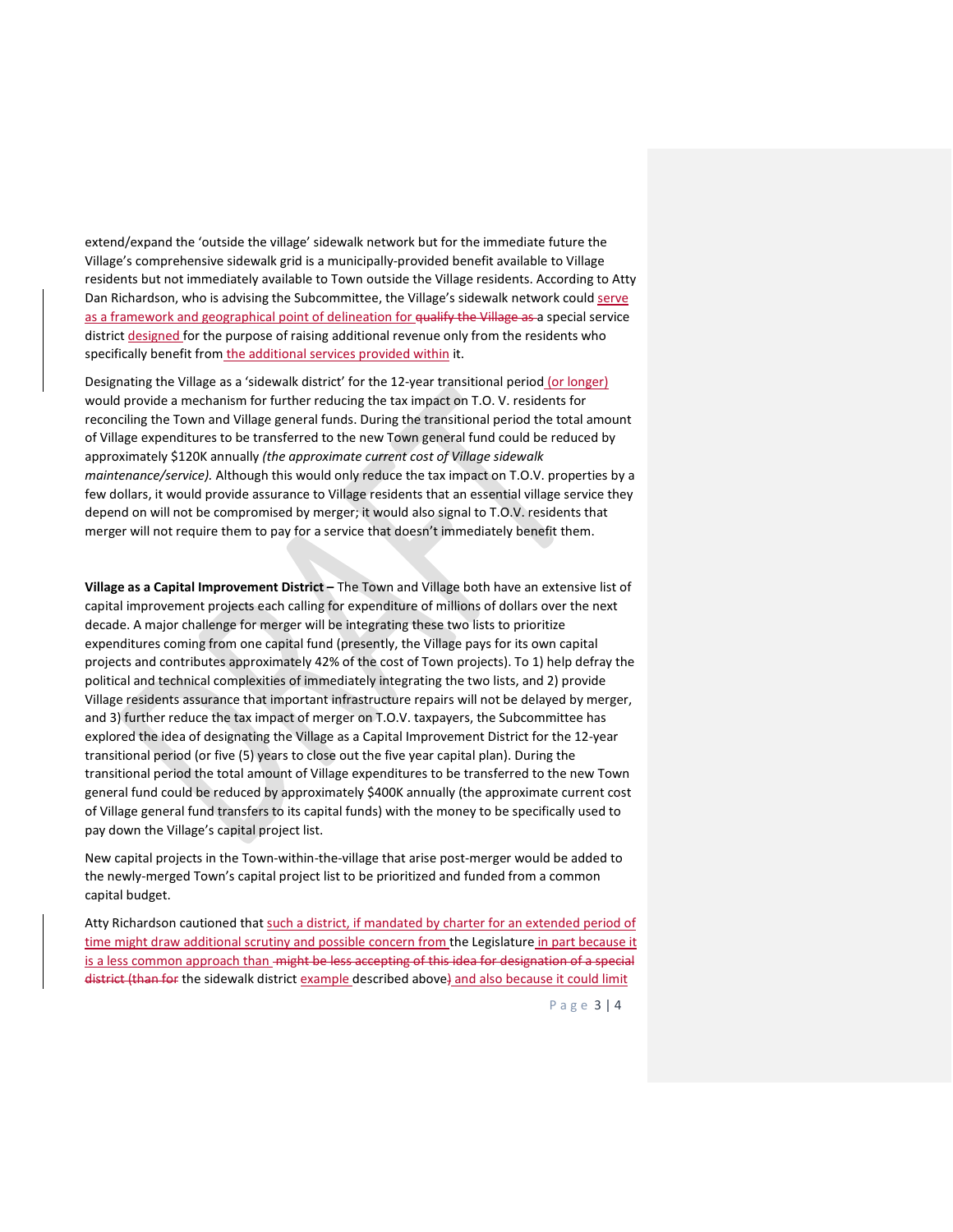the planning of future boards. We and we would also likely be challenged to show how residents of one part of the community are receiving some general benefit that residents in another part of the community are not receiving.

**Village Center as a Downtown Improvement District** – The Village presently designates approximately \$120K in revenue it raises from property taxes each year to an economic development fund which is specifically intended to pay for improvements in the Village center zone ('downtown') ranging from purchase of private properties to street-scape and landscape improvements to bike-walk improvements to funding community activities in the Village core. This specific extra-funding mechanism ('penny-on-the-tax-rate') is scheduled to sunset in the next fiscal year. The Subcommittee has explored the possibility of continuing this fund by designating the Village as a 'downtown improvement' district. Upon discussion with Atty Richardson it was determined that special downtown improvement districts in other communities (ex. Bennington), which raise revenue specifically for improvements in historic downtowns, raise revenue only from properties within their downtowns and not from the community at large. In the course of the discussion it was noted that the Essex Junction downtown is a state-designated downtown ('village center'), a state-designated Vermont neighborhood (exempt from Act 250 review), and a tax-stabilization district as designated by the Essex Junction government. Designating it as a special downtown for the 12-year transitional period could help further mitigate the impacts of reconciling the current Town and Village tax rates (as described previously for the other special district designations) but with the caveat that the additional revenues would probably need to come entirely from properties within the Village Center Zone. (George Tyler's note: This could be levied exclusively on villagecenter commercial properties. Within the overall framework of merger all Village commercial properties will see a gradual tax reduction. Those in the Village center would see less of reduction.)

**Conferring with Vermont Legislature and Dept of Taxes** – Atty Richardson and representatives of the Subcommittee intend to meet with appropriate members of the State Legislature and Dept of Taxes to review and discuss the overall financial challenges posed by the Essex Junction and Essex Town merger and our formative strategies for addressing those challenges, as outlined in this report. We recommend that the joint boards refrain from formally approving any specific transitional tax model(s) until these conversations with state authorities have occurred. We anticipate these conversations will occur in late January/early February.

**Public Engagement** – After our meeting(s) with State authorities, which might prompt revisions to our transitional tax model recommendations, the Subcommittee recommends that the joint boards consider presenting the various finalized transitional tax models for public engagement at the 2020 Town and Village annual meetings in March and April.

Page 4 | 4

**Commented [DR2]:** The Committee and the new entity should also explore the possibility of developing a Growth Center, Neighborhood Development Area, or obtaining a Certified Local Government designation all of which enable municipalities to become eligible for grants and to ease development hurdles in key sectors.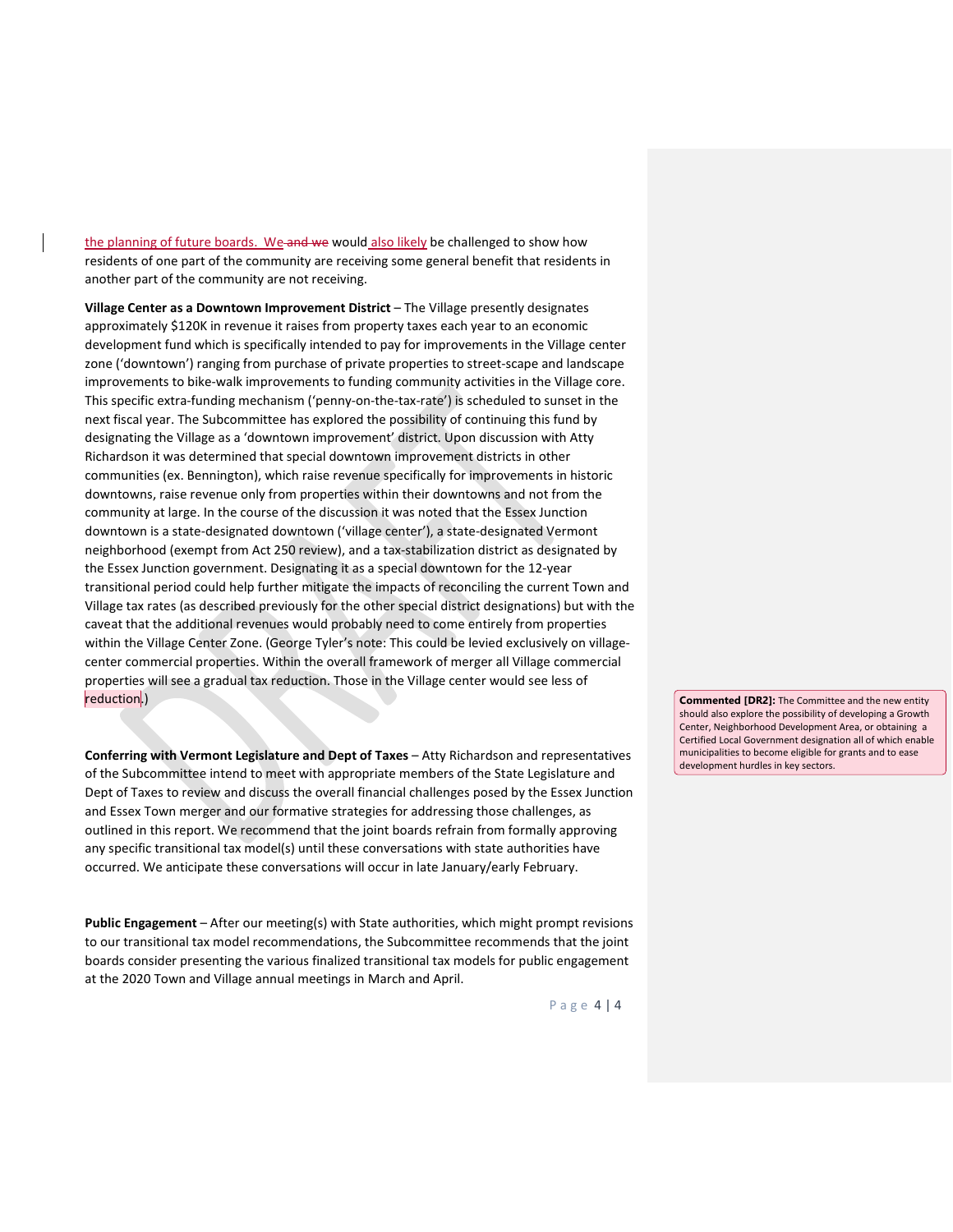#### **Outline of Merged Entity Charter**

#### **Subchapter 1: Transitional Provisions**

§ 101 Adoption of town and village assets and liabilities

This first provisions should demarcate the new entity as the successor entity to the village and the town as such all assets, contracts, liabilities, rights, and obligation held by the former entities shall transition to the new entity. This should dovetail and mirror Section 201 below.

- *(a) All assets and obligations formerly owned or held by the Town and Village shall become the assets and obligations of the [name of municipality] upon the effective date of the charter. This shall include all real property, easements, rights and interests in land, buildings and other improvements; vehicles, equipment, and other personal property; assessed but uncollected taxes, rents and charges, together with lien rights and enforcement powers; moneys, rights of action in legal or administrative proceedings; insurance policies; documents and records; debts, claims, bonded indebtedness; without any further act, deed, or instrument being necessary.*
- *(b) All contracts, agreements, trusts, and other binding written documents affecting the Town or Village shall remain in effect on the effective date of the charter, and the [Name of Municipality] shall assume all the responsibilities formerly belonging to the Town and Village.*

#### § 102. Transition Period

This provision should define the length of the transition period, if the period will extend to all or certain municipal functions, when the transition will begin, and when its provisions will sunset. (George: Need some clarification on this. Some aspects of reorganization may take longer than a year. For example, integration of ordinances, building codes, muni plans. May also want to have some staff/departmental reorg occur through retirement, etc. Can we define what is required legally for the establishment of a new government and what can be tactfully finessed for a few years? I believe we should allow for at least three years to organize/reorganize the committees, commissions, and ordinances. **Question for Dan Richardson:** Can you recommend language that allows us to have some discretion about which departments will be immediately consolidated within the first year of the merger while others may take a few or more years?)

*The transition period shall begin not later than July 1, following the approval of the charter by the Legislature, and end on June 30, 20\_\_. At the end of the transition period, the charter will become effective and the City or Town shall be fully established and organized. Nothing in this section shall affect or limit other provisions in this subchapter* **Commented [DR1]:** Yes, I can. I think that you can establish a "transitional period" that should really cover the immediate change from the Town and Village to the new entity, but then there should be provisions that continue on under the new entity but sunset after a period of time. In other words, the technical transition period should be short, even if certain transitional provisions persist.

**Formatted:** Font color: Red

**Commented [AJ2]: Raj:** Length?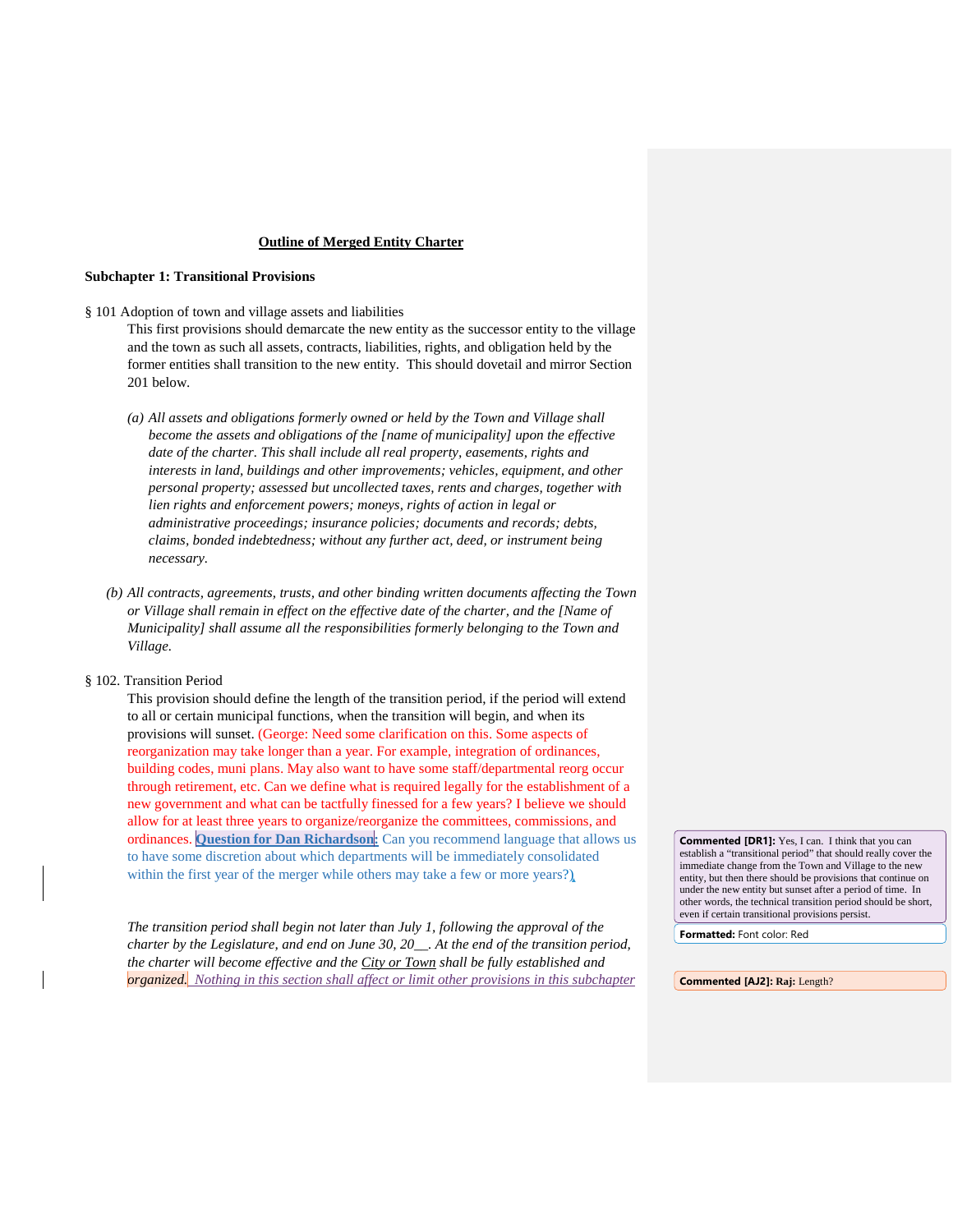*or in other subchapters, which serve a transitional purpose and which by their own provisions continue beyond the transitional period. In such cases, transitional provisions intended to extend beyond the transitional period shall be governed by specific sunset terms.*

#### § 103. Organizational Municipal Meeting

Depending on whether the new entity follows a town meeting format or an Australian ballot format of annual meetings, this provision should lay out what will happen at the first meeting of the new entity, who will be elected, who will lead the meeting, and what items (such as a budget) will be voted. (George: This may require some legwork prior to finalizing and warning the new charter for a vote. For example, the EWSD annual meeting and budget vote is in April, probably to align with the state budget. If we're seeking to have same-day voting for all local budgets, we will need to confer with EWSD and may need to sync our dates with theirs.)

*The first annual City or Town meeting shall occur in the March preceding the July 1 effective date of the charter. This shall be a unified meeting of the new municipality and shall be noticed and warned to all residents of the Town of Essex and the Village of Essex Junction. Time and holding of the meeting shall be pursuant to section \_\_\_ of the City or Town charter. The first annual City or Town meeting shall be jointly warned by the Village Trustees and Town Selectboard. The election of a moderator shall be the first order of business followed by adoption of a budget as prepared under § 105b.*

#### *Agreed.*

#### § 104. Transitional Districts

These would create districts for the purpose of taxes, services, and other issues within the new municipality that would eventually disappear, but that would assist the transition. (George: I recommend leaving this blank until we have met with representatives of the VT legislature and tax dept.) *Two Temporary Tax Districts?*

*Two Temporary Voting Districts? Special Debt Assessment District? Special Village Capital/Sidewalk District? Temporary?*

§ 105. Interim Governing Body

This provision should lay out how the new municipality will be governed between adoption of the new charter and the first organizational meeting. There are a variety of options. This body could be the duly elected Trustees and Selectboard; a representative hybrid of the two; or a body created by each of the Trustees and Selectboards composed of new members. This body should have certain powers and duties to oversee the new municipality and to oversee the transition.

**Commented [GD3]:** Gov Sub: work with Dan Richardson on crafting language for timing of annual meeting and vote

**Commented [AJ4]: Raj**: This seems to indicate that the budget will be voted on at Town Meeting, as it is now. I believe we agreed to propose having the annual meeting be advisory in nature with all articles voted on via Australian ballot. Or am I reading this wrong?

**Commented [DR5]:** This is covered in the accompanying memo in greater detail, but this is the section where such districts could be laid out.

**Commented [GD6]:** Gov Sub: need to specify which day of week board meetings occur? E.g., Monday, Tuesday, …?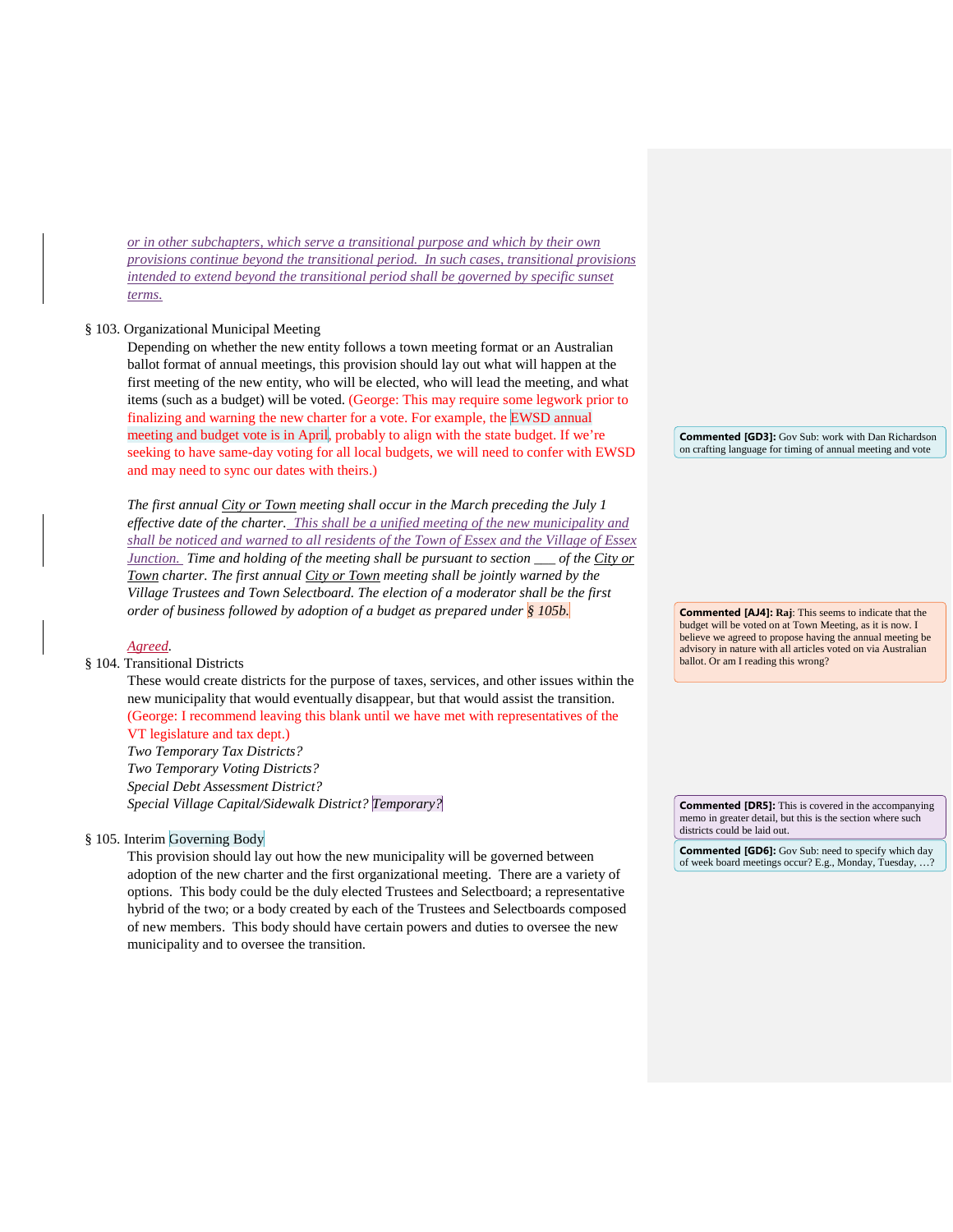*(a) All An equal number of members of the Town Selectboard and of the Village Trustees shall comprise an Interim Governing Body.*(George: Having the two full boards involved would be my preference.) *Notwithstanding, any individual who simultaneously serves as a Trustee and Selectperson shall not be eligible for appointment to the Interim Governing Body. In such an event, the Interim Governing Body shall consist of an equal number of trustees and selectpersons. In no event shall the Interim Governing Body consist of less than three trustees and three selectpersons appointed by the respective legislative bodies. The Interim Governing Body shall address the details and issues relating to the transition from a town and village to the new City or Town. The Interim Governing Body with the assistance of the Unified Manager shall develop recommendations for whatever proposals or policies are needed to ensure a smooth transition. The City or Town council may implement such proposals once the charter becomes effective.* 

*(b) The Interim Governing Body will also, with the assistance of the Unified Manager and staff, propose and warn in the manner pursuant to this charter, the first annual budget of the [name of municipality] for consideration and adoption by the voters at the first annual [name of municipality] meeting held pursuant to § 103. The Interim Governing Body shall present the budget.*

§ 106. Budget and Municipality Administration

George: I would recommend laying out how the first year's budget and any capital or larger issues will be addressed during the transition from a governance stand-point. I would recommend utilizing the manager to assist in this process (George: Agreed- but this will also be informed by any special district impacts on budgeting.)

"Upon ratification of the merger by  $\frac{1}{2}$  the state, the Unified Manager will be instructed to present a unified budget for the community for the next fiscal year that addresses proper service levels, contractual obligations, capital projects, debt, and that reflects any changes related to the merger." $\vec{r}$ 

#### § 107. Village and Town Boards and department Transitional Provisions This section should have provisions for zoning and planning, recreation, library, and any other service that has not already been merged but that will either during or after the transition.

*(a) TRANSFER OF VILLAGE FIRE DEPARTMENT Notwithstanding provisions in the Village Charter or elsewhere, the operations of the Essex Junction Fire Department and all associated expenses except debt will be transferred over to the [name of municipality] as of (date). The land, buildings, and other assets will remain under the ownership of the Village of Essex Junction until the effective date of the charter. As of the effective date of the transfer of operations, the Fire Chief for the merged department shall be appointed by the Town Manager..* (George NOTE: Unless a single

**Commented [GD9]:** Gov Sub: including rules for if a transitionary board member leaves, and needs to be replaced

**Commented [DR8]:** There should be a tie breaker.

**Commented [AJ10]: Raj:** Again, see my note above re; adoption of budget at annual meeting vs. Aus. Ballot. **Commented [DR11]:** This may have to also incorporate

the budget for the transitional districts and a plan for the vote for these district budgets.

**Formatted:** Font color: Red

**Commented [DR7]:** Why?

| <b>Formatted:</b> Font color: Red |
|-----------------------------------|
| Formatted: Indent: Left: 0"       |
| <b>Formatted:</b> Font color: Red |
| <b>Formatted:</b> Font color: Red |
| <b>Formatted:</b> Font color: Red |

**Commented [AJ12]: Raj:** Would we not need a section detailing the transfer of the Town fire department? We aren't simply dissolving the village charter we are dissolving both and creating a new entity.

**Commented [GD13]:** Raj: already specified above that assets would transfer to new entity?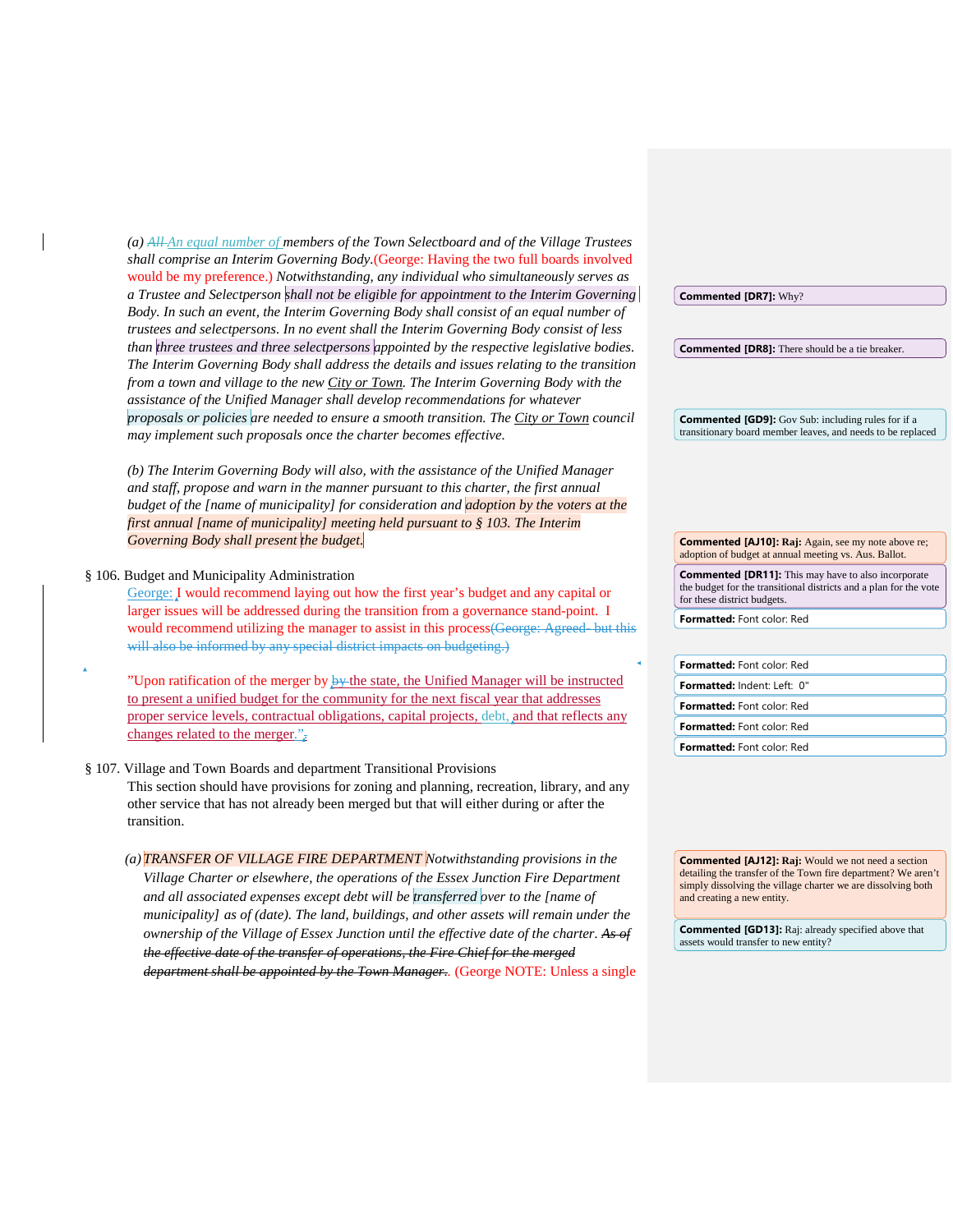chief is required by law, I would strongly recommend maintaining two chiefs. Integration of two *volunteer* fire departments with long, independent histories and separate loyalties will be a challenging and delicate task. I emphasize 'volunteer' because we should not assume we can move them around as we would with other staff. I would also recommend that we specifically state that the present arrangement of a maintaining two operational units – one in the Village and one in the Town – shall be continued, and that the manager has the discretionary authority to appoint a chief for each operational unite or a chief for both units. I believe this a crucial concern. We must be able to assure all residents that first responder efficacy will not be compromised for the sake of merger. Also, we must take every necessary step to maintain our two *volunteer* departments and avoid the catastrophic expense associated with a full-time paid department. Question for Dan Richardson: Is it required by state statute to only have one fire chief? Is it reasonable and acceptable to have two? Please note that we presently have two fire chiefs – Village's & Town's – reporting to one manager and this arrangement has been in effect for 6 years.)

- *George: Possible Language: The [name of municipality] shall continue to operate the former Essex Junction Fire Department and Essex Town Fire Department, and each department shall have a chief appointed by the manager. At the manager's discretion, one person may be appointed chief for both departments.*
- *Alternative pPossible lLanguage if we feel we need to be more specific: Upon successful merger,in keeping with the historical significance, the Essex Junction Fire department shall continue to exist as a fire company (division) of the merged entity along with the existing Town Fire Department. As part of the transitional period, the Elected Board shall review options for integrating the two departments, their operations, equipment, structures, and organizational makeup for the betterment of serving the entire community. It is the desire to have the predominant level of service to remain "paid on Call" with appointed senior officers, including the Chief(s) made by the Manager.*

#### *(b) TRANSFER OF VILLAGE RECREATION AND PARKS DEPARTMENT*

*Notwithstanding provisions in the Village Charter or elsewhere, the operations of the Essex Junction Recreation and Parks Department and all associated expenses except debt will be transferred over to the [name of municipality] as of (date). The land, buildings, and other assets will remain under the ownership of the Village of Essex Junction until the effective date of the charter. As of the effective date of the transfer of operations, the Recreation Director for the merged department shall be appointed by the Town Manager.* 

*(c) TRANSFER OF VILLAGE COMMUNITY DEVELOPMENT PLANNING AND ZONING DEPARTMENT Notwithstanding provisions in the Village Charter or*  **Commented [GD14]:** Max: make sure to use consistent term for Manager or Town Manager, etc.

**Commented [DR15]:** While this is a workable solution, a single new chief who was employed and acted as a department head might make sense, especially if said chief came from outside both units. Each individual department could be maintained regardless of who is chief. A good example is the process that Colchester is following to unify their fire departments under one roof.

**Formatted:** Font: Italic

**Formatted:** Font: 12 pt, Font color: Red

**Formatted:** Font: 12 pt, Font color: Red

**Formatted:** Font: 12 pt, Font color: Red

**Formatted:** Font: Italic

**Formatted:** Font: 12 pt, Not Italic, Font color: Red

**Commented [GD16]:** Gov Sub: use similar language as above regarding transfer?

**Commented [AJ17]: Raj:** Do we want language protecting the position of the current recreation managers, both town and village? I think we need to discuss the fate of municipal employees and how to manage that during the transition and beyond. That applies to fire, rec, etc.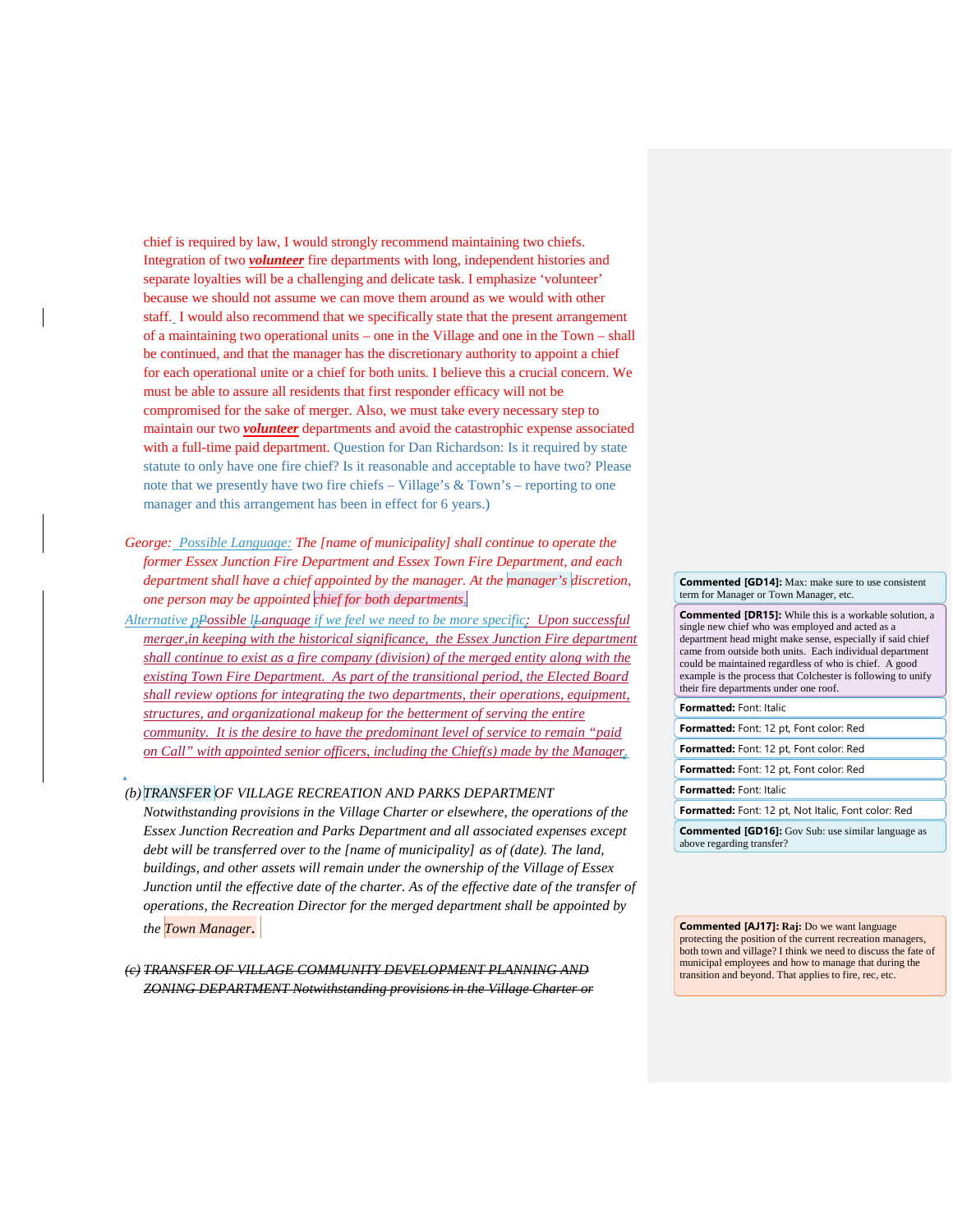*elsewhere, the operations of the Essex Junction Community Development Planning and Zoning Department and all associated expenses except debt will be transferred over to the [name of municipality] as of (date). As of the effective date of the transfer of operations, the Planning Director for the merged department shall be appointed by the Town Manager.* (George: As discussed in item 105(a) above, this is a major concern. Planning is subordinate to community development in the Village. The village vs town difference in priority for planning is rooted in the different challenges posed by redevelopment and infill development in the Village core according to the existing Village municipal plan VS. new development in a suburban-rural community concerned primarily with development of open, undeveloped space. Additionally, the TGIA process called for one planning commission and two DRBs. It was never decided how implementing this would impact Village and Town staff. Neither board has formally agreed to adopt the TGIA recommendations; we only agreed to accept the report. I would like to see the two planning commissions review the TGIA process and make their own recommendations for an integrated Town/Village developmentplanning office. For example, could we have one 'planner' and two development directors for the Village DRB and Town DRB? I would also like them to review and make recommendations about integration of municipal plans, codes, zoning regs, etc. It might also be good to have the CCRPC involved in this effort. Additionally, we need to address how the Village center will continue to be a state designated downtown and Vermont Neighborhood and whether/how to-continue tax abatement for Village center development.?

Possibleroposed language: Upon a successful merger, the designated zones, codes, and any other associated planning/development regulations of the former Village "district" shall continue to have a designated design review board ( drb) and its plan commission shall remain in effect for the threefive- year transitional period or until such time as necessary to complete the work of integrating new integrated land development codes, a unified Town/Village Plan and "designated downtown and Vermont Neighborhood designations. The Essex Junction Planning Commission and Essex Town Planning Commission shall continue to operate independently until a plan for integrating them is approved and executed.

#### § 108. Unification and Adoption of Ordinances, bylaws, and rules

This provision should provide (1) for adoption of existing ordinances and bylaws; (2) the repeal of such ordinances or bylaws that conflict; and (3) a temporary grant of power to the transitional body to oversee these ordinances and to make changes as may become necessary during the transition.

*On the effective date of this charter, all ordinances, and bylaws of the Town of Essex and the Village of Essex Junction shall become ordinances and bylaws of the City or Town. The City council or Town selectboard shall be fully authorized to amend or repeal any* 

**Commented [AJ18]: Raj:** Is the appointment by Town manager the norm? Why not the transitional board to appoint these positions? I'm not sure I'm comfortable with that and would like to discuss.

| <b>Formatted:</b> Font color: Red                                                                                                                                                                                                                       |
|---------------------------------------------------------------------------------------------------------------------------------------------------------------------------------------------------------------------------------------------------------|
| <b>Formatted:</b> Font color: Red                                                                                                                                                                                                                       |
| <b>Formatted:</b> Font color: Red                                                                                                                                                                                                                       |
| <b>Formatted:</b> Font color: Red                                                                                                                                                                                                                       |
| <b>Formatted:</b> Font color: Red                                                                                                                                                                                                                       |
| <b>Formatted:</b> Font color: Red                                                                                                                                                                                                                       |
| <b>Formatted:</b> Font color: Red                                                                                                                                                                                                                       |
| <b>Formatted:</b> Font color: Red                                                                                                                                                                                                                       |
| <b>Formatted:</b> Font color: Red                                                                                                                                                                                                                       |
| <b>Formatted:</b> Font color: Red                                                                                                                                                                                                                       |
| <b>Commented [DR19]:</b> This might be too conservative. My<br>recommendation is to keep zoning in place for town and city,<br>then have a single planning commission start the planning<br>process for first a town plan, and then revised bylaws. The |

ommission should solicit public comment to address the concerns of all districts and neighborhoods, then from the plan, bylaws will evolve, the provisions of which will match to the town plan and encourage infill in the village and protect character of the neighborhood in the rural and suburban areas. I would also recommend one DRB.

**Formatted:** Font color: Red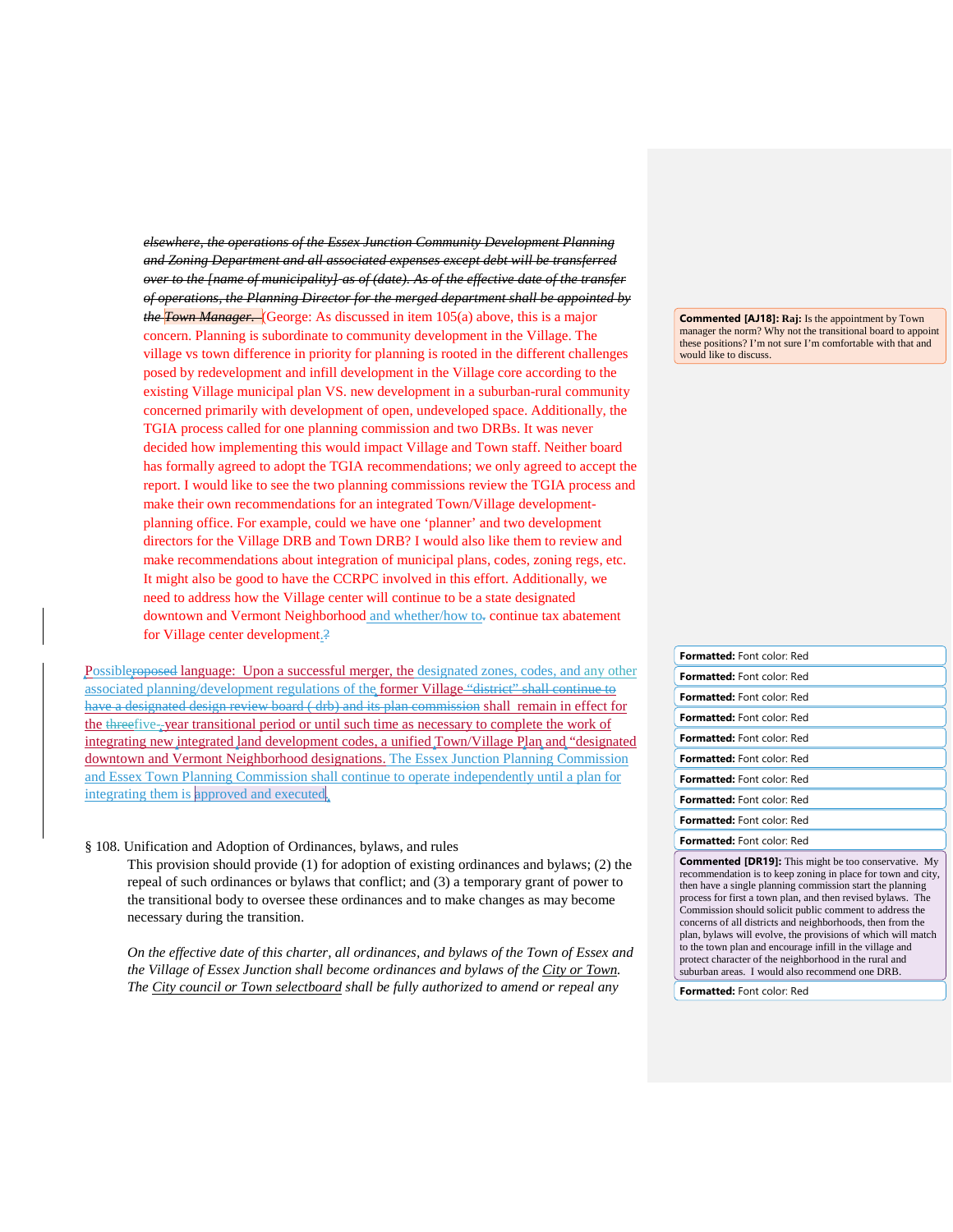*ordinance according to the provisions of subchapter\_\_ of the charter. Whenever a power is granted by any such ordinance, or bylaw to an officer or officers of the Town of Essex or the Village of Essex Junction, such power is conferred upon the appropriate officer or officers of the [name of municipality].*

#### § 109. Personnel

*(c)* This provision should cover all town and village employees during transitional period for issues of employment, compensation, and benefits. (George: Do we need to specifically mention dissolution of the Town Employees Union and/or Village Association and/or integration of the two? Prior to formalizing the charter language I would like to see some process by which the benefits of one versus the other are objectively compared. Question for Dan: We have avoided the entire issue of integrating the Town employee's union and the Village employee's association because we have been told that management can get into legal trouble by suggesting that one or the other dissolve OR that members of one should consider the benefits and advantages of the other. Could you please briefly enlighten us about management's legal rights to discuss this issue?)

- *(a) The Interim Governing Body established in § 105 shall develop a pay and classification plan and make recommendations to meet the Town's needs. The City council or Town selectboard may implement such proposals once the charter becomes effective.*
- *(b) The Town of Essex personnel regulations in effect as of 6/30/\_\_ shall carry over and control as of July 1, 20\_\_ until amended by the [name of municipality] council or selectboard.*
- *(c) Employees of the Town of Essex and the Village of Essex Junction shall become employees of the [name of municipality]. The dates of hire with the Town of Essex and the Village of Essex Junction will be used as the dates of hire for purposes related to benefits with the [name of municipality] and all accrued benefits shall carry over.*
- *(d) Upon the effective date of the charter, employees of the Village as of June 30, 20\_\_shall have the option to remain in the retirement program they are enrolled in as of June 30, 20\_\_ or to join the Vermont Municipal Employees Retirement System*

*(e) .All new employees hired after the effective date of the charter will be considered [name of municipality] Town Employees and are subject to the Town Employee Manual and/or their respective labor agreement.*

**Formatted:** Indent: Left: 0.75", No bullets or numbering

**Commented [DR20]:** My general understanding is that an employer cannot tell a union to dissolve, but the dissolution of a company does effectively cancel the union. I think the subcommittee will need to sit down with representatives of both organizations, inform them that if this goes through, then both the village and town dissolve, and they need to discuss with their membership how they want to proceed. Ideally, you would leave it to the union and association to decide and accept the results and negotiate a new contract with the successor entity. My understanding is that you cannot pick the entity or indicate your preference as it is the employee members' job to make that selection without interference from management.

**Commented [AJ21]: Raj:** Again, it would be nice to discuss a process / plan for employees. This will be a topic of concern for the community and is for me. I'd like our employees to have a complete understanding of the process and the impact on their future employment. When do current labor contracts expire and how do those dates jibe with our timeline?

**Commented [AJ22]: Raj:** Has this been decided? What is the impact on Village employees? Is that the current HR model i.e. Town benefits assigned to village employees and if not, why this assumption?

**Commented [GD23R22]:** Gov Sub: do we need to specify the personnel regs in the charter? **Formatted:** Font: Italic **Formatted:** Indent: Left: 0.5", Space After: 8 pt, No bullets or numbering **Formatted:** Font color: Red **Formatted:** Font color: Red **Formatted:** Font: Italic, Font color: Red

**Formatted:** Indent: Left: 0.5", Space After: 8 pt, No bullets or numbering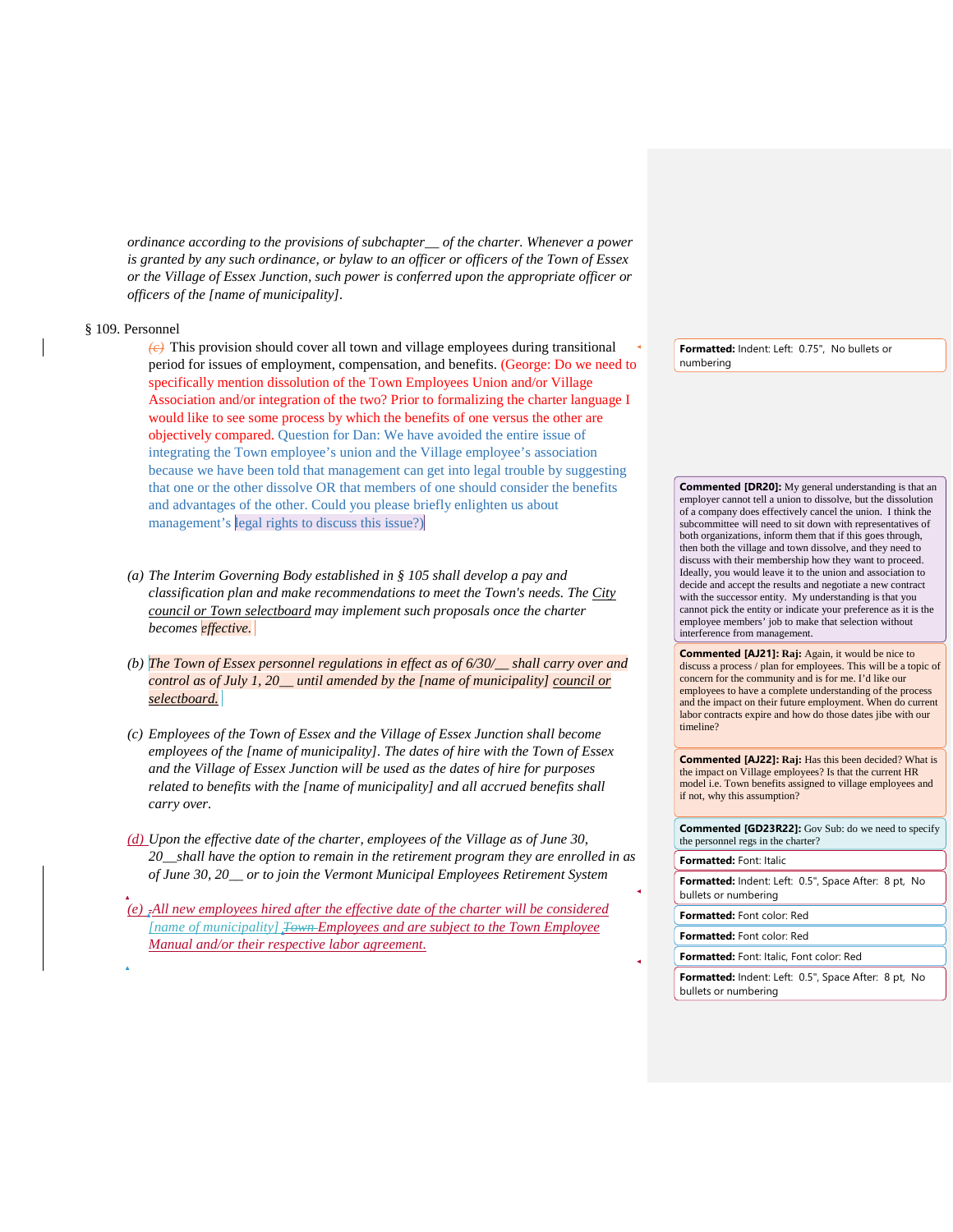*(d)(f) All labor contracts in effect at the time of the effective date of the merger shall remain in effect until their expiration. Union/Association employees shall, as a matter of law, have the right to form a bargaining unit subject to the laws of the state of Vermont and bargain a successor agreement.*

#### § 110. Water and Sewer District

This provision should lay out any transitional provisions to unite the town and village water and sewer districts, or specify that *[name of municipality]* will have two water and sewer districts, including any necessary provisions for their management and eventual integration. (George: The current Village and Town water/sewer systems have very different rate structures and their physical infrastructures are serviced by their respective highway/public works departments. We haven't needed to designate them as separate 'districts' because they are presently owned and operated by two separate corporate entities. I therefore suggest we formally designate them in the charter as separate water/sewer districts. This is another important conversation we need to have at the board/staff level before finalizing the Charter language. Question for Dan: Can you please suggest language for stating that the two existing water/sewer systems shall be separate water and sewer districts in the new community?)

Do we need this section? (Yes!)

#### § 111. Finances

Declaring all grand lists to remain in effect from the town and village and that any taxes due under the old entities will be payable to the new municipality. That the new entity will manage the existing budget of the old entities with the assistance of the existing selectboard and board of trustees. Transition provisions for assets and property, bonds, and obligations.

*(a) The existing real property tax system of the town shall become the system of the [name of municipality]. Upon the effective date of the charter, all grand lists will remain*  in effect and any remaining taxes due to the Village and Town will be payable to the *[name of municipality]. The [name of municipality] will manage the existing budget of the Village and Town with oversight by the Interim Governing Body.*

*[Special Debt Assessment District under* § 104*?]*

*All Tax and indebtedness incurred by the Village tax payers at the time of merger are to remain with these properties until final payment of said obligations are made in full.*

*All existing legal obligations made by the Village Board, including but not limited to tax stabilization agreements and any agreements to purchase real property, are to be considered obligations of the new governmental entity.*

**Formatted:** Font color: Red

**Commented [DR24]:** I can, but I will need more time. This would be like setting up fire or water districts. It may make sense to keep this service unified. As well, based on the narrative, I am not certain you want this as a separate district.

**Commented [AJ25]: Raj:** Again, this looks to me like a discussion we need to have sooner than later.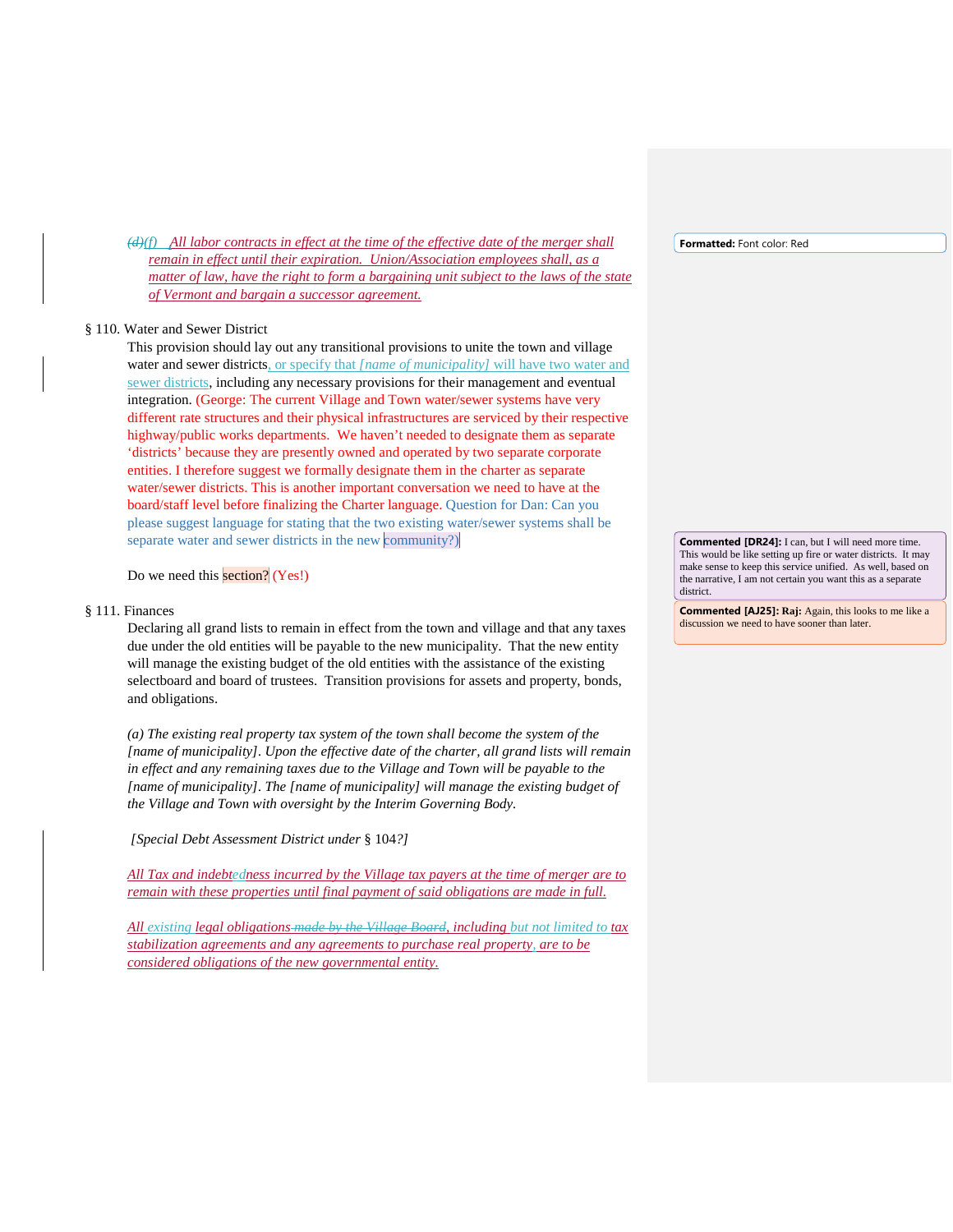#### § 112. Terms Extended

Extending the governing officers' terms for the length of the transitional period (if necessary).

*The Selectboard and Trustee terms set to expire in 20\_\_ shall be extended without further action necessary, until June 30, 20\_\_.*

#### § 113. Municipal Government Seat

As necessary provisions stating where the new municipality will conduct meetings and any provisions for town buildings affected by the merger that must be addressed prior to the new municipal government taking office. (George: I don't think this is necessary. I'm assuming 81 Main will continue to function as the main site of administrative operations, but 2 Lincoln will still be a municipally-owned building with a meeting room and offices. I'm concerned that specifically naming 81 Main as 'the' seat of government might limit the flexibility to also use 2 Lincoln for government meetings if 81 Main isn't available and for other government purposes. It also implies that if the government outgrows both buildings it would need voters to approve a charter change before moving into a new building. I don't see this in either of the existing charters so I'm not sure why it's needed. Question for Dan: Is it necessary for us to specifically designate a municipal government seat? Note that there is no such designation in either charter at present.)

*Should the voters of the Town of Essex and the Village of Essex Junction, and the Vermont General Assembly approve the proposed [name of municipality] charter and plan of merger, the Transition Committee will prepare a detailed plan with cost estimates for the renovation of \_\_\_\_\_\_ to serve as the administrative seat of government along with any other facility improvements that may be necessary to meet the needs of the merged community*.(George: Not necessary)

§ 114. Transitional Tax Districts and Transitional Tax Provisions.

Create tax districts and set up timelines for their existence. Should follow the transitional districts created in Section 103.

(George: Will need to leave this blank for now until we confer with VT leg and tax department.)

*Two Temporary Tax Districts? Special Debt Assessment District?*

§ 115. Repeals

(a) 24 App. V.S.A. chapters 117 (Town of Essex Charter) and 221 (Village of Essex Junction Charter) are repealed.

**Commented [AJ26]: Raj:** This seems appropriate.

**Commented [GD27]:** Gov Sub: preference to delete this section unless it's required for some reason

**Commented [DR28]:** No, it would be to avoid confusion, but it is not absolutely necessary.

**Commented [AJ29]: Raj:** We'll be discussion staffing at Lincoln Hall on Tuesday and I'd like to have the topic of what happens with physical plant assets and offices on an agenda for the gov sub and joint boards.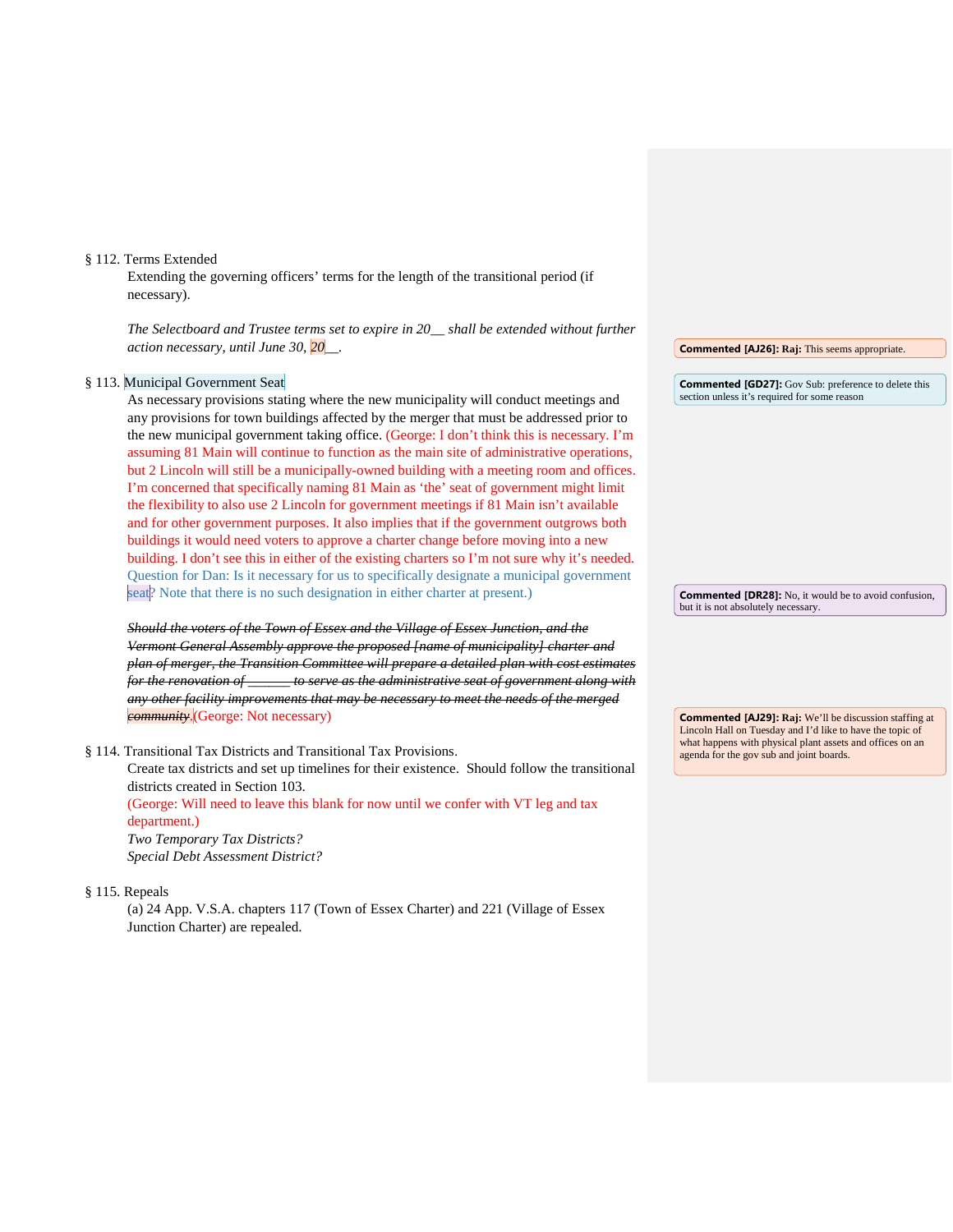**To:** Governance Subcommittee; Evan Teich, Unified Manager **CC:** Greg Duggan, Deputy Manager; Sarah Macy, Assistant Manager and Finance Director **From:** Ann Janda, Project Manager **Re:** Discuss Plan for Meeting with Attorney and Legislators in Montpelier

**Date:** January 23, 2020

## **Issue**

The issue is developing a plan for designated subcommittee members, Attorney Dan Richardson, and staff to meet with legislators as well as Legislative Counsel in Montpelier to discuss conceptual plans for taxation and representation in a merged municipal government.

## **Discussion**

At its January 21 meeting, the joint boards discussed the taxation and representation language recommended by the Governance Subcommittee to be used in discussions with legislators to get feedback on the viability of those concepts passing in the legislature.

Dan Richardson would be able to attend this meeting the first or second week of February, but may have conflicts on February 11 and 12.

## **Recommendation**

Staff recommends that Governance Subcommittee members decide on a plan for how to coordinate this meeting.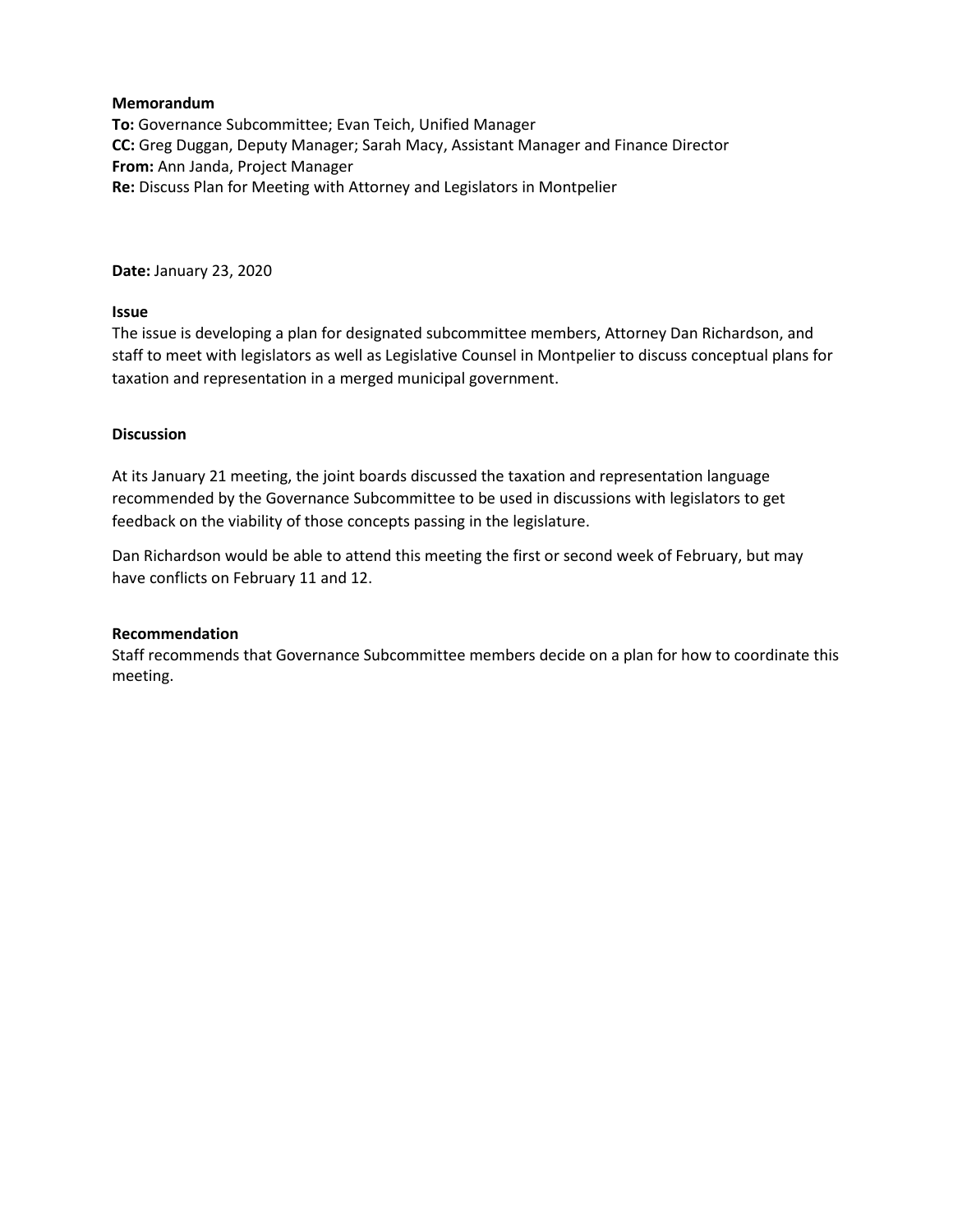**To:** Governance Subcommittee; Evan Teich, Unified Manager **CC:** Greg Duggan, Deputy Manager; Sarah Macy, Assistant Manager and Finance Director **From:** Ann Janda, Project Manager **Re:** Consider Designating a Subcommittee Member or Members to Represent the Boards in the Meeting with Legislators

**Date:** January 23, 2020

## **Issue**

The issue is designating a subcommittee member or members to meet with legislators as well as Legislative Counsel in Montpelier to discuss conceptual plans for taxation and representation in a merged municipal government.

## **Discussion**

At its January 21<sup>st</sup> joint meeting, the Town Selectboard and the Village Trustees voted to approve draft conceptual plans for taxation and representation for use in discussions with legislators. The Governance Subcommittee should decide who among them should be at these meeting(s). The representative(s) of both boards would ideally be a member or members of the Subcommittee given that Subcommittee members have been immersed in these details.

Dan Richardson would be able to attend this meeting the first or second week of February, but may have conflicts on February 11 and 12.

## **Recommendation**

Staff recommends that Governance Subcommittee members designate who on the Governance Subcommittee should represent the joint boards at meetings with legislators to discuss conceptual plans for taxation and representation in a merged municipal government.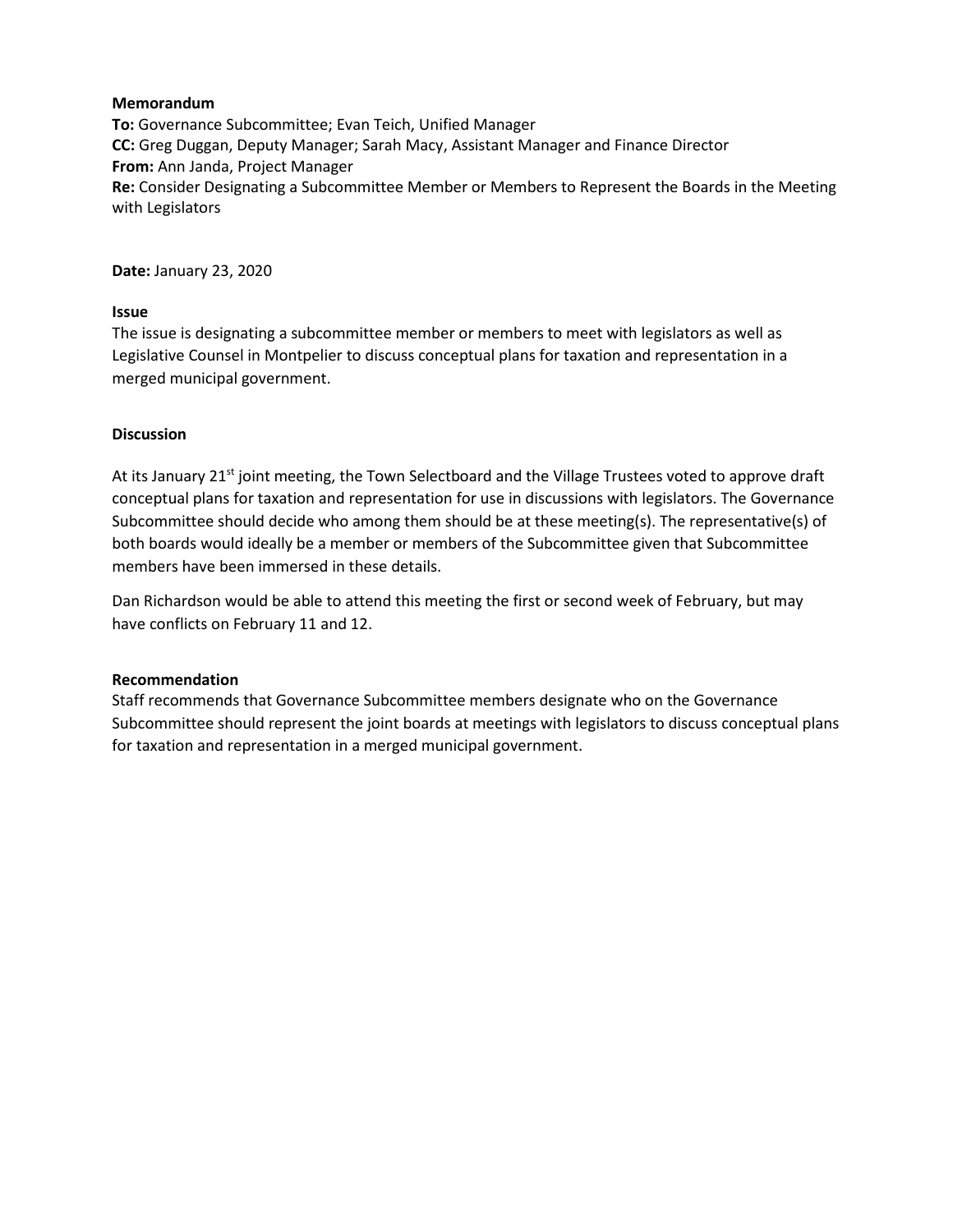**To:** Governance Subcommittee; Evan Teich, Unified Manager **CC:** Greg Duggan, Deputy Manager; Sarah Macy, Assistant Manager and Finance Director **From:** Ann Janda, Project Manager **Re:** Review Draft FAQ and Consider Approving for Use at Upcoming Public Meetings

**Date:** January 23, 2020

## **Issue**

The issue is developing an Essex Merger Vote 2020 FAQ handout for the upcoming annual meetings and other public outreach meetings.

## **Discussion**

The attached draft FAQ handout includes condensed versions of previously approved FAQ answers currently on [www.greateressex2020.org](http://www.greateressex2020.org/) with some added some language suggested by George Tyler for your consideration.

## **Recommendation**

Staff recommends that Governance Subcommittee members review the following draft FAQ and consider finalizing language for review and approval by the joint boards for use at the upcoming annual meetings, other public outreach meetings, and to updat[e www.greateressex2020.org.](http://www.greateressex2020.org/)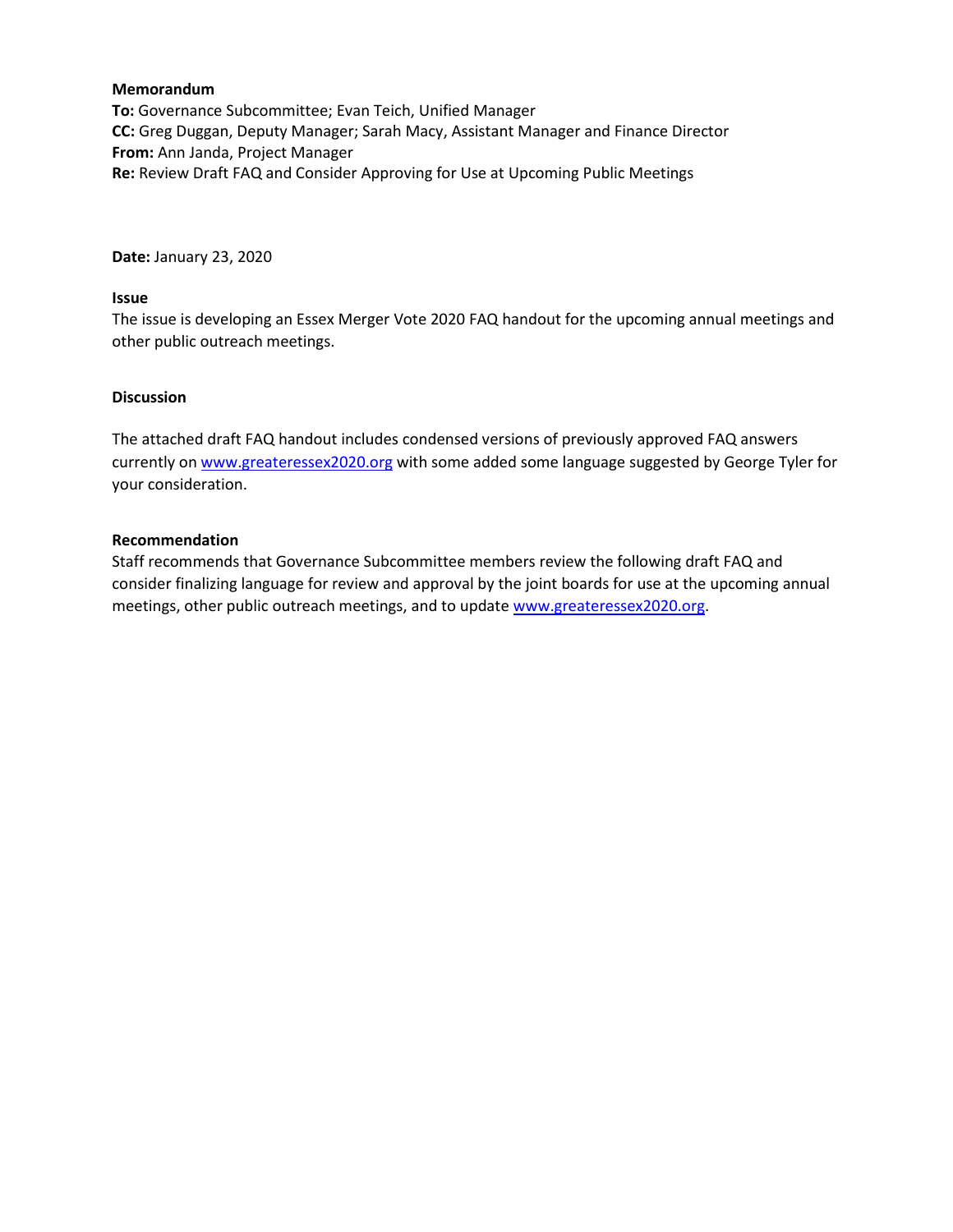#### **Why merge?**

The Village Board of Trustees and Town Selectboard believe we will be stronger together as one united community. We can work as one to plan for the future, attract and retain a vibrant business community, protect our natural resources, restore and enhance our infrastructure, improve our services, overcome challenges we face, and establish ourselves as Vermont's premier livable community.

#### **Aren't we already merged?**

The current governance structure we have now is two separate municipalities with separate charters, sharing some municipal services under contract. The Village of Essex Junction is an incorporated municipality within the municipality of the Town of Essex.

Starting in 2013, in an effort to improve services across the entire Essex community, some municipal services were consolidated. These consolidations have reduced the amount of taxes the municipalities need to raise – a combined savings of more than \$2.8 million (see page 2 for breakdown of savings).

#### **Why are we doing this now?**

Each year that passes increases the cost of merging. Although consolidation efforts lowered the cost since the 2006/2007 vote, as long as Village taxes continue to increase, the tax impact of merger on residents outside the Village grows.

To continue consolidation efforts, the Town of Essex Selectboard and the Village of Essex Junction Board of Trustees have met jointly for the past few years and much research has been done by a joint Governance Subcommittee on possible governance structures of a merged municipality. Public input was also gathered via resident surveys and focus groups.

#### **What about separating?**

If the Village and Town separated, the Town would lose about 43% of its tax base. The inconsistent sharing of the cost of municipal services caused the Village to vote to separate from the Town in 2000. The Town prevented the separation by voting to consolidate with the Village. The Vermont Legislature rejected both proposals and asked the two governments to negotiate a mutually acceptable agreement. In July 2018, the Selectboard and Trustees created a Governance Subcommittee to explore governance options. Committee members at the time (Elaine Haney, Max Levy, George Tyler, and Irene Wrenner) vetted over a dozen local governance reorganization models and agreed that separation ranked low in terms of meeting criteria that would benefit the community, and that some form of merger would be preferable. The Selectboard and Trustees supported the committee's recommendations.

## **Why are municipal taxes higher in the Village than the Town?**

The Village pays the full cost of most of Essex Junction's municipal services, but it also helps pay the cost of all municipal services provided by Essex Town such as the Town Fire Department and the Essex Free Library. It also helps pay for Town infrastructure repair.

**If the Village isn't happy paying higher taxes, wouldn't it be easier just to cut its own services and only rely on Town services?** Some Village services are essential municipal services that Essex Town doesn't provide inside the Village, such as community development, fire department, and public works. Other Village services such as the Village rec department and Brownell Library are available to all Town residents and are very popular and used by Town and Village families.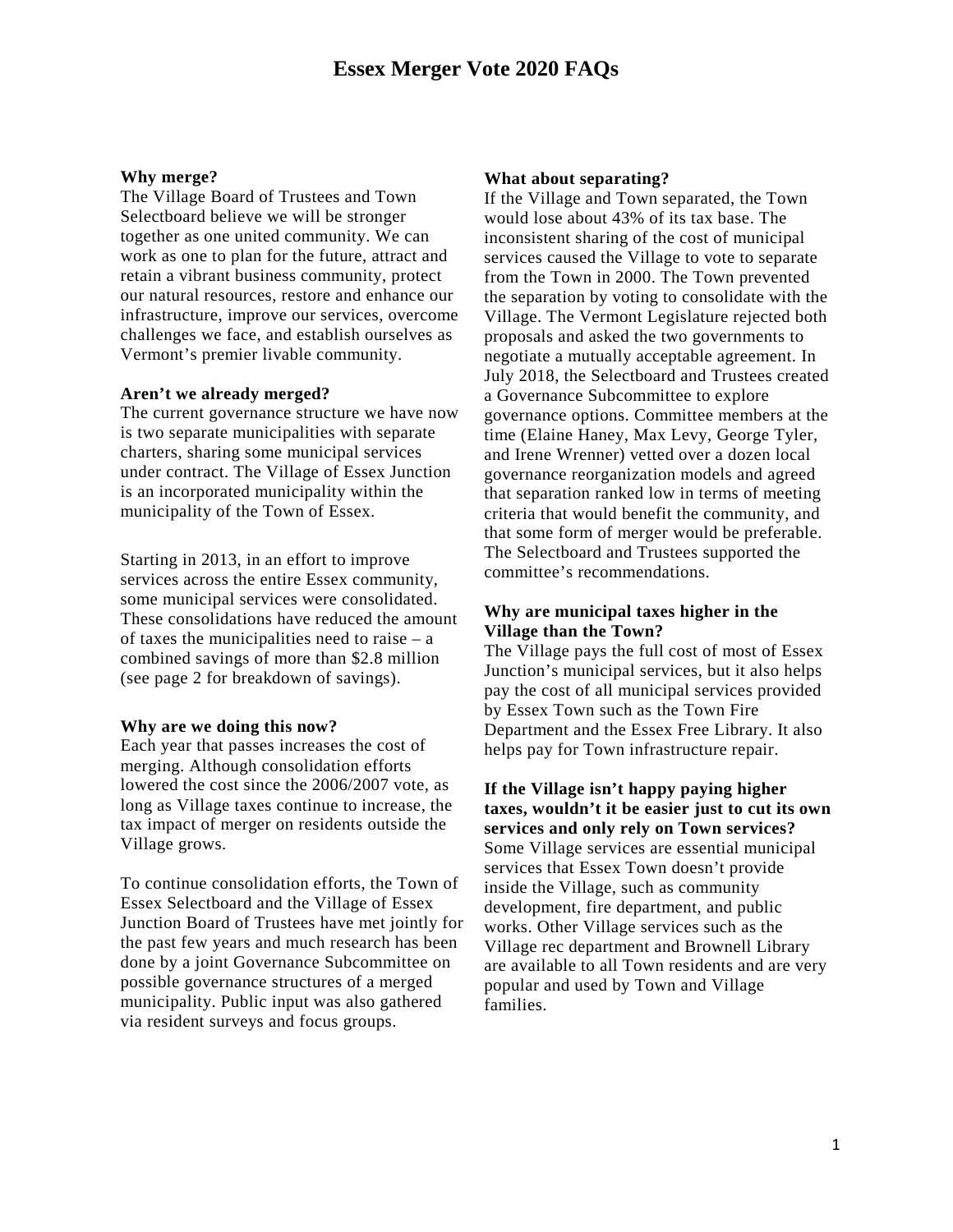## **How has consolidation of some services saved money?**

| $12017 - 12017$ . $92.13$ Million<br><b>Service</b> | Town        | Village                  |
|-----------------------------------------------------|-------------|--------------------------|
| Manager                                             | \$367,000   | \$606,000                |
| Finance & Admin                                     | \$378,000   | \$179,000                |
| Stormwater & Public Works                           | \$344,000   | \$254,000                |
| <b>Total Savings</b>                                | \$1,089,000 | $$1,039,000 = $2.13M$    |
| <b>FY2020: \$0.69 Million</b>                       |             |                          |
| <b>Service</b>                                      | Town        | Village                  |
| Manager                                             | \$67,200    | \$113,500                |
| Finance & Admin                                     | \$194,300   | \$195,600                |
| Stormwater & Public Works                           | \$59,800    | \$62,300                 |
| <b>Total Savings</b>                                | \$321,300   | \$371,400<br>$=$ \$0.69M |

## **FY2014 - FY2019: \$2.13 Million**

## **How would a merger affect development?**

Merging the Town and Village governments wouldn't change their comprehensive plans, but, over time, it would merge them into a single document. If merger happens, the long-term evolution of the newly unified Town-Village comprehensive plan would be under the control of a single planning commission, development office, and elected board. Changes and updates would reflect the coordinated strategic vision of the entire community.

## **How would merger affect my property taxes?**

Residents of the Town outside the Village currently pay municipal taxes only to the Town. Residents of the Village currently pay municipal taxes to both the Village and Town.



\*Does not include Town Highway Tax Rate, which is paid only by Town outside the Village residents.

The Town and Village coming together means the two different levels of taxation meet somewhere between the two. The tax impact of merger would be spread over 12 years to lower the annual impact for residents of the Town outside the Village that could cost the average Town property owner between \$20/\$30 a year over that time period. Please note:

- *Actual numbers depend on assessed value.*
- *Education tax rates would not be impacted by merger.*
- *Only users of municipal water and sewer pay for these services. Residents in parts of Essex that do not have municipal water or sewer service do not pay for those services or infrastructure.*
- *A temporary "Village Debt Assessment District" would be established and sunset once all Village debt is paid in full by Village residents.*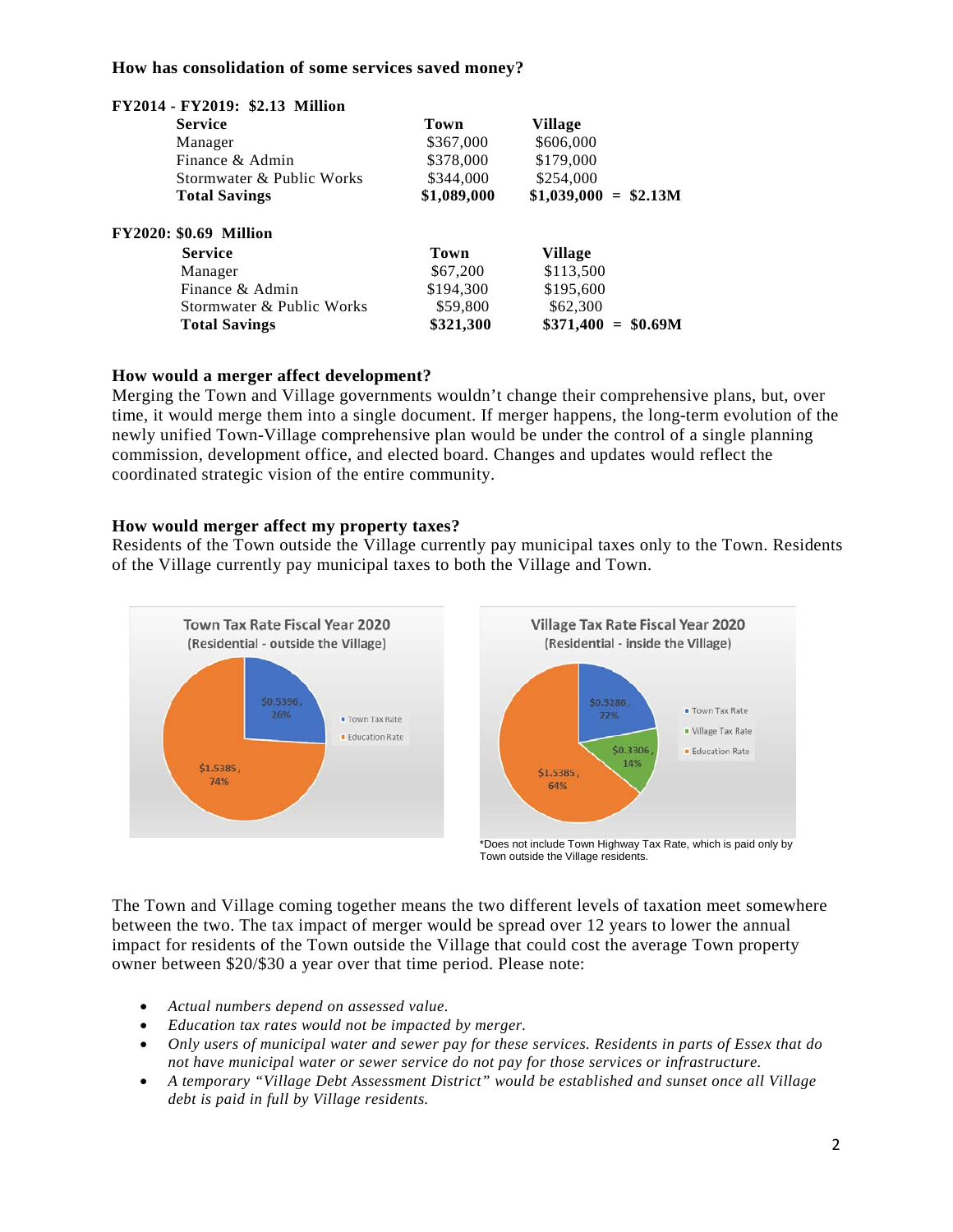# **SUBCOMMITTEE ON GOVERNANCE**

| 1                             | <b>VILLAGE OF ESSEX JUNCTION TRUSTEES</b>                                                                           |  |  |  |
|-------------------------------|---------------------------------------------------------------------------------------------------------------------|--|--|--|
| $\overline{c}$                | TOWN OF ESSEX SELECTBOARD                                                                                           |  |  |  |
| 3                             | <b>SUBCOMMITTEE ON GOVERNANCE - SPECIAL MEETING</b>                                                                 |  |  |  |
| $\overline{\mathcal{L}}$<br>5 | <b>December 19, 2019</b>                                                                                            |  |  |  |
| $\boldsymbol{6}$              | SUBCOMMITTEE MEMBERS: George Tyler, Chair; Annie Cooper; Raj Chawla; Max Levy.                                      |  |  |  |
| $\tau$                        |                                                                                                                     |  |  |  |
| $8\,$<br>9                    | <b>ADMINISTRATION:</b> Evan Teich, Unified Manager; Greg Duggan, Deputy Manager.                                    |  |  |  |
| 10                            | <b>OTHERS PRESENT:</b> Brian Shelden; Ken Signorello, Irene Wrenner.                                                |  |  |  |
| 11                            |                                                                                                                     |  |  |  |
| 12                            | 1. CALL TO ORDER                                                                                                    |  |  |  |
| 13                            | Mr. Tyler called the meeting of the Village of Essex Junction Trustees and Town of Essex                            |  |  |  |
| 14<br>15                      | Selectboard Subcommittee on Governance (hereafter referred to as "Subcommittee on<br>Governance" to order at 7 p.m. |  |  |  |
| 16                            |                                                                                                                     |  |  |  |
| 17                            | 2. AGENDA ADDITIONS/CHANGES                                                                                         |  |  |  |
| 18                            | Mr. Tyler requested the addition of a Suggested Introductory paragraph for Town of Essex                            |  |  |  |
| 19                            | Charter, to go with Item 5c (Consider Preparing Draft Transition Plan Language for Attorney                         |  |  |  |
| 20                            | Review prior to Discussion with Legislators).                                                                       |  |  |  |
| 21                            |                                                                                                                     |  |  |  |
| 22                            | 3. AGENDA APPROVAL                                                                                                  |  |  |  |
| 23                            | MAX LEVY made a motion, seconded by RAJ CHAWLA, that the Subcommittee on                                            |  |  |  |
| 24                            | Governance approve the agenda as amended. Motion passed 4-0.                                                        |  |  |  |
| 25                            |                                                                                                                     |  |  |  |
| 26                            | 4. PUBLIC TO BE HEARD                                                                                               |  |  |  |
| 27                            | Ken Signorello wondered if he was being heard when he spoke about merger and governance                             |  |  |  |
| 28                            | topics. He brought up a facebook post made by Selectboard Chair Elaine Haney, in which she                          |  |  |  |
| 29                            | spoke about the potential tax impacts of a merger of the Town of Essex and Village of Essex                         |  |  |  |
| 30                            | Junction. Mr. Signorello said Ms. Haney was not qualified to speak about the tax impacts, and                       |  |  |  |
| 31                            | that he was concerned she was speaking as a Selectboard member about the issue. Mr. Tyler said                      |  |  |  |
| 32                            | the Selectboard and Trustees had publicly reviewed the potential tax impacts that Ms. Haney had                     |  |  |  |
| 33                            | posted. Mr. Signorello said he thought it was premature for Ms. Haney to make the comment.                          |  |  |  |
| 34<br>35                      | Ms. Cooper said Mr. Signorello's statements that the boards were acting improperly are rude,                        |  |  |  |
| 36                            | and that the constant accusations are taxing.                                                                       |  |  |  |
| 37                            | 5. BUSINESS ITEMS                                                                                                   |  |  |  |
| 38                            | <b>Consider Finalizing Transitional Taxation Proposal and Transitional Village Tax</b><br>a.                        |  |  |  |
| 39                            | District(s) Language for review by Selectboard and Trustees prior to Discussion with                                |  |  |  |
| 40                            | <b>Legislators</b>                                                                                                  |  |  |  |
| 41                            | Mr. Tyler reviewed the draft recommendation for Transitional Taxation Models in a Merged                            |  |  |  |
| 42                            | Essex Junction/Essex Town Municipal Government. He highlighted the "Important Forward"                              |  |  |  |
| 43                            | noting the expectation that current service levels would remain, and no big budget cuts are                         |  |  |  |
| 44                            | expected. He explained that a Village debt district would be required to pay off existing debt,                     |  |  |  |

and that the subcommittee could recommend adopting one or more other transitional tax

46 schemes: designating the Village as a tax rate reconciliation district; a sidewalk district; a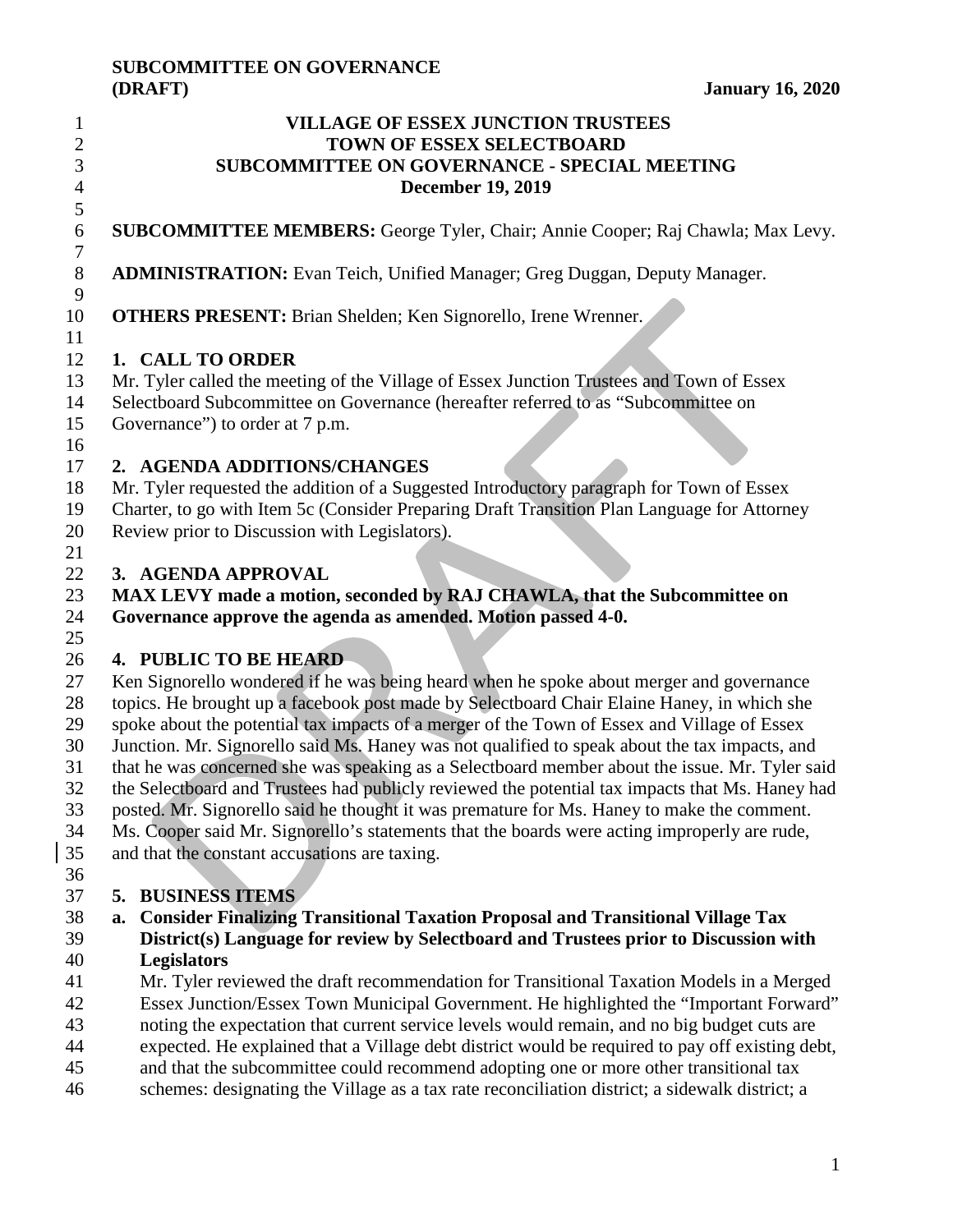# **SUBCOMMITTEE ON GOVERNANCE (DRAFT) January 16, 2020**

- capital improvement district; and/or designating the Village center as a downtown improvement district.
- 

 Mr. Tyler said the Town and Village's special counsel for merger, Dan Richardson, had talked to the Vermont Department of Taxes and was told that a 12-year transitional phase for taxes would be okay.

 Mr. Chawla asked about the amount of sidewalks in the Village compared to the Town outside the Village, and said he expected the service level expectations to rise in the Town outside the Village in the next 12 years. Mr. Chawla also said that he thought the idea of a capital improvement district for the Village had originally covered historical buildings, but now seemed to be proposed for all capital needs.

- **b. Consider Finalizing Transitional Representation Proposal Language for review by Selectboard and Trustees prior to Discussion with Legislators**
- Mr. Tyler reviewed the draft recommendation for a transitional representation model with a merged governing board consisting of two members from what would be the former Town outside-the-Village district, two members from the former Essex Junction Town-inside-the- Village district, and three at-large members. The merged board would be tasked with determining a long-term governance model.
- The Subcommittee on Governance members discussed whether the length of time for the representative districts would align with the taxation timeline. They also discussed proportionality of the Village and Town-outside-the-Village districts, which currently have similar populations but could change over time.
- **c. Consider Preparing Draft Transition Plan Language for Attorney Review prior to Discussion with Legislators**
- Mr. Tyler proposed an introductory paragraph for a new charter to provide historical context for the Town of Essex and Village of Essex Junction. Mr. Chawla said he would find the language useful.
- Mr. Teich said he planned to meet with Town and Village attorneys on how to transition existing contracts for employee associations.

 The subcommittee members discussed the timeline of a transition, which will need to accommodate organizational changes to departments, updates to ordinances and zoning regulations, and other items. Mr. Teich suggested specifying a five-year plan. Mr. Levy said the transition should take no more than five years, and transition plan language could leave open the possibility of a shorter timeframe.

- The subcommittee members discussed annual Town Meeting dates, the possibility of
- aligning voting dates with the Essex Westford School District, and whether to move to
- Australian ballot for approval of the municipal operating budget. The discussion touched on
- whether and how to incorporate voting recommendations from the Essex Governance Group.
-